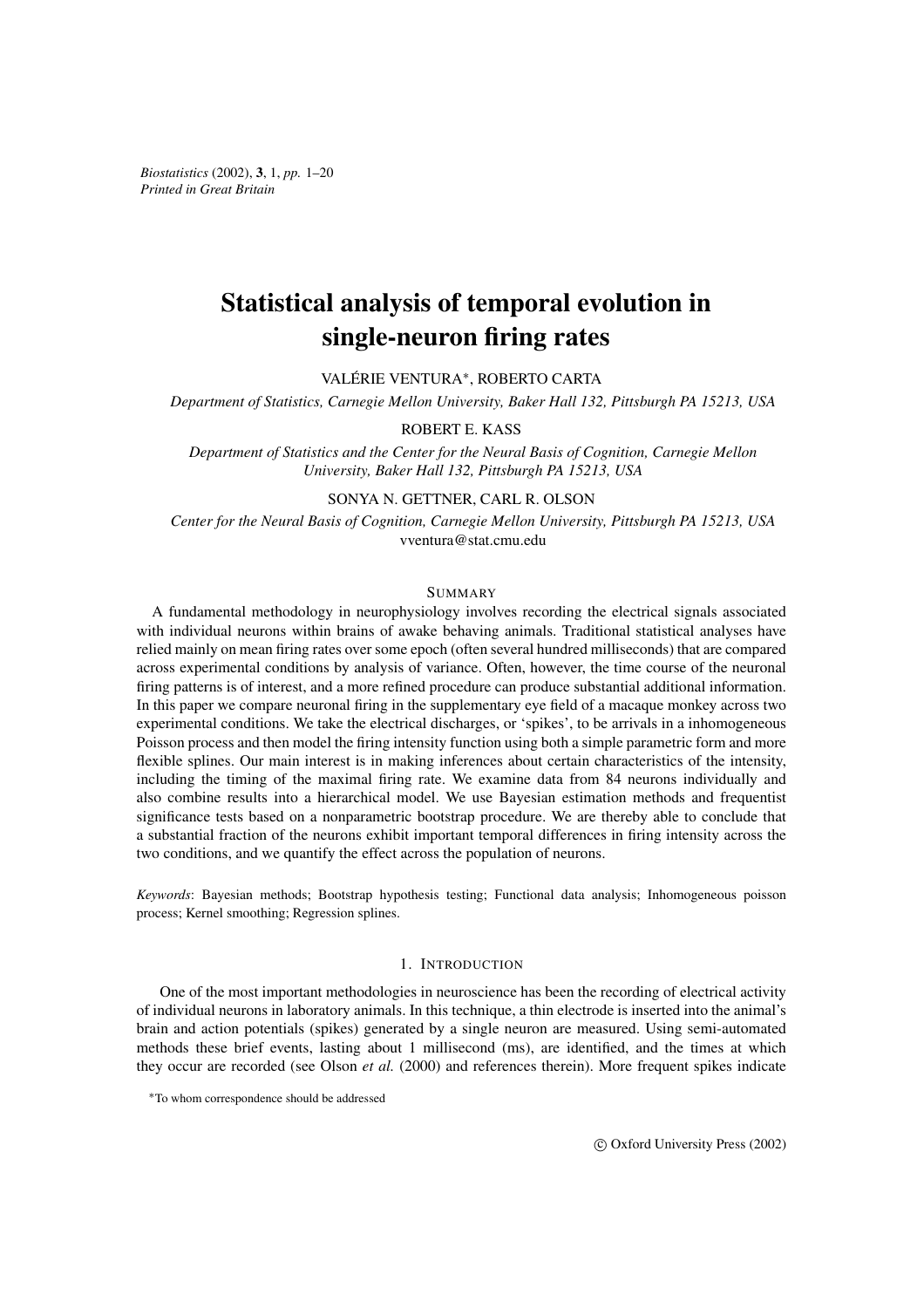increased activity of the neuron, and the firing rate is taken to be a mechanism by which neurons transmit information that controls behavior. (See, for example, p. 13 of Hubel (1995).) A particularly important aspect of this paradigm is that the animal, often a monkey possessing substantial cognitive abilities, may be awake and carrying out some complicated task while the neuronal recording is taking place. In many experiments the timing of increased neuron firing rate is of central interest. The purpose of this paper is to describe and illustrate statistical methods for drawing inferences about the temporal evolution of neuron firing rates in the context of an experiment contrasting two types of cues used to instruct a monkey where to focus attention. We apply both Poisson regression splines (with maximum likelihood) and Gaussian kernel density estimation (with the bootstrap) to obtain smoothed versions of what are often called peristimulus time histograms (see Figure 2 in Section 3), then draw conclusions based on features extracted from these smooth representations.

The data we analyse here come from 84 neurons in the supplementary eye field (SEF) of a macaque monkey, recorded while he watched images appear on a screen in front of him (Olson *et al.*, 2000). The SEF is thought to be involved in generating eye movements in response to stimuli. In this experiment the monkey was shown a visual instructional cue to indicate the direction in which he was to look next, the choices being up, down, left, or right, compared to the central point on which the monkey otherwise fixed his eyes. There were two instructional cues: the 'spatial' cue was a white light that flashed at the location toward which the monkey was to look; the 'pattern' cue was a particular pattern instead shown in the center of the visual field, and the monkey had to associate the pattern with a direction (previously learned) and move his eyes accordingly. Data from one of the neurons are displayed in Figure 2 and a graphical summary of the pooled data from all 84 neurons appears in Figure 3. One important phenomenon that apparently emerges from Figure 2 is the tendency for the cell to reach its maximal firing rate later in the pattern cue task than in the spatial cue task. This phenomenon also occurs at the population level, as can be seen in Figure 3. The goal of the work described here was to determine quantitatively and thereby compare formally how the temporal patterns of neuronal activity were affected by the nature of the instructional cue.

In Section 2 we give further details of the experiment and its purpose; in Section 3 we briefly explain the data displays and nonparametric fits appearing in Figures 2 and 3. In Section 4 we present several variations on fitting inhomogeneous Poisson process models, and in Section 5 we check the fits of our models. All of this might be considered background to the central elements of our work, the inferential methods, which are described in Section 6. We apply both Bayesian and frequentist techniques. We begin in Section 6.1 with a general method for comparing firing intensities in the spirit of functional data analysis (Ramsay and Silverman, 1997). In Section 6.2 we indicate how Bayesian estimation may be used to answer substantive questions via either maximum likelihood-based normal approximations to the posterior or full Markov chain Monte Carlo simulation. In Section 6.3 we show how bootstrap-based significance tests may be used to address the substantive issues. In Section 6.4 we construct a hierarchical model to analyse the variability of firing intensity characteristics across the population of neurons. We organize our results in Section 7 and offer some concluding remarks in Section 8.

#### 2. THE EXPERIMENT

One of the chief goals of cognitive neuroscientific research is to clarify the neural mechanisms by which attention is attracted to locations. The experiment that produced the data analysed here examined the temporal evolution of neuron firing in a part of the brain affected by attention, the SEF. The use of the spatial and pattern cues described in Section 1 was based on a substantial literature that differentiates what is called exogenous cueing from endogenous, the latter here referring to the internally generated process of translating the pattern cue into an explicit instruction of where to move the eyes. Following an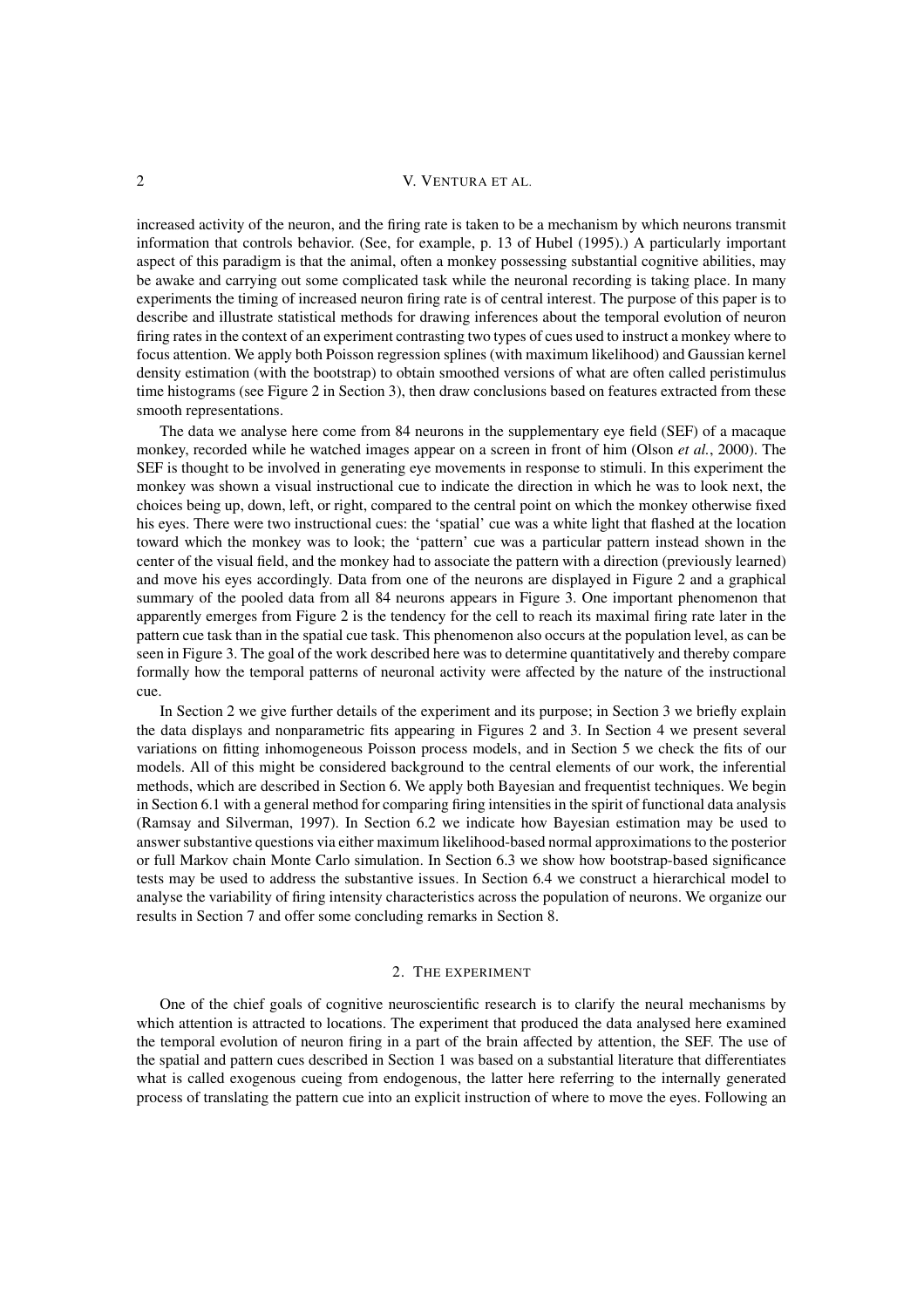

Fig. 1. Experimental paradigm for the pattern and spatial tasks. Panels A–F represent the screen in front of the monkey at successive stages during the trial. The centre of the gray circle indicates the monkey's direction of the gaze; the arrow indicates the direction of his eye movement.

endogenous cue, attention is allocated more slowly but lingers longer at the instructed location. The aim of this experiment was to ascertain whether neural activity in the SEF followed a similar time course.

At the beginning of each day's session, an electrode is inserted through a recording chamber into the cerebral cortex. Several neurons may be examined each day, with measurements from a particular neuron being made within a single continuous block of time. Standard software is used to convert the electrical signal into a sequence of event codes marking the times of spikes. Details may be found in Olson *et al.* (2000) and the references therein. The experimental paradigm for both the pattern and spatial cue tasks is summarized in Figure 1; the general sequence of events is as follows:

- (1) Central target on at *t* = −650 ms; the monkey starts fixation on the central target, and will have to maintain fixation until the signal to move on Step 5.
- (2) Four peripheral targets on (and stay on) at  $t = -250$  ms.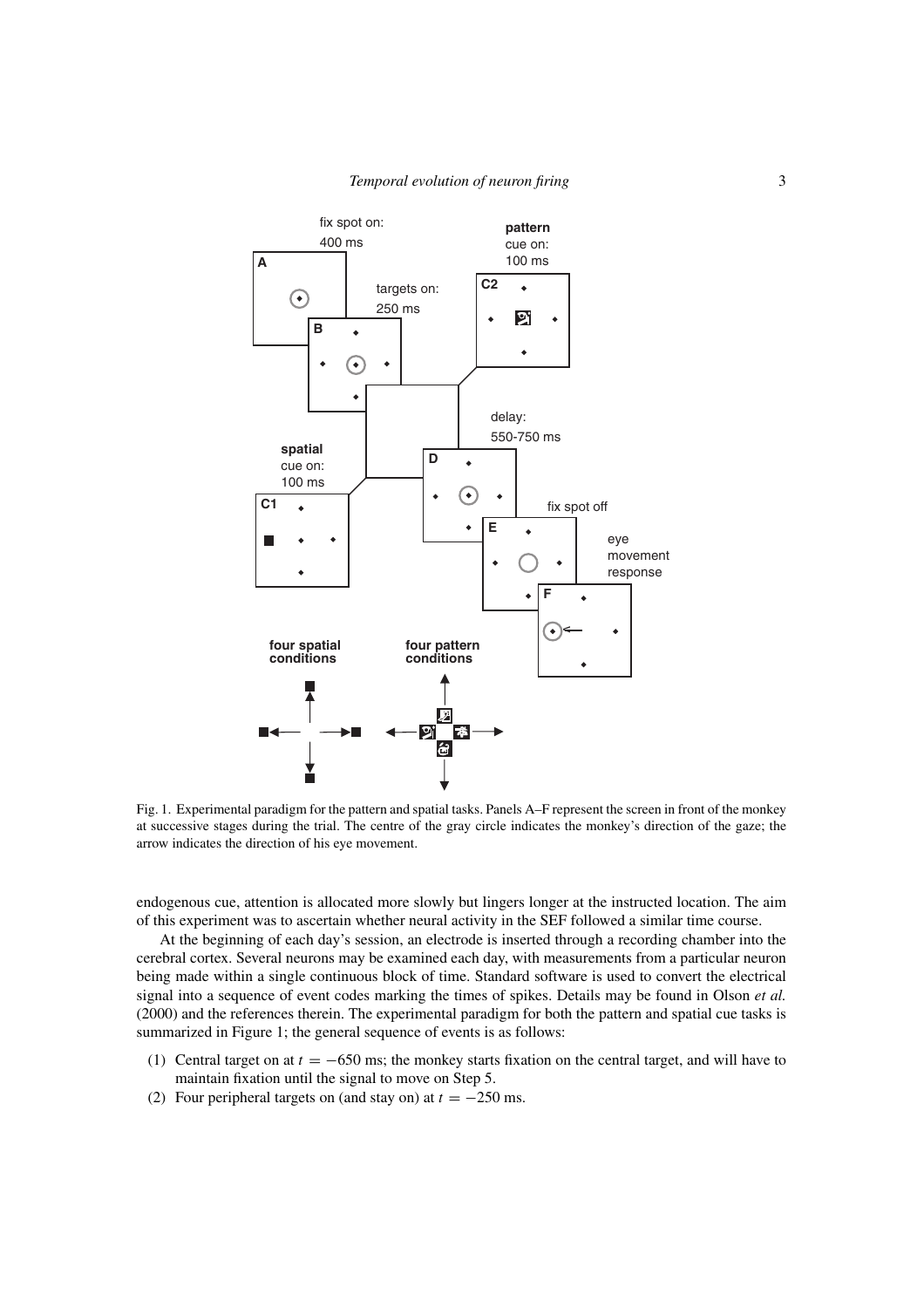

Fig. 2. Raster plots and histograms for neuron PK96c.1. The raster plots (top panels) show the observed spikes for each of the trials on separate lines. The lower panels show the observed spikes pooled across trials, displayed as count spikes occurring within 10 ms intervals, and as kernel smoothed (dotted curves) and spline fitted (solid curves) versions. Time  $t = 0$  corresponds to presentation of the cue.

- (3) At  $t = 0$ , a cue (spatial or pattern) appears.
- (4) Cue off at  $t = 100$  ms.
- (5) Central target off at a random time *t* ∈ [650, 850] ms: signal to move the eyes to the target.
- (6) The monkey makes an eye movement to the peripheral target associated with the cue, and maintains fixation on the correct target until reward is delivered.

Note that the times in Figure 1 indicate the durations in ms of particular trial epochs rather than the absolute times.

The monkey was trained over a period of several months before the experimental sessions took place. The portion of the experiment of interest here begins 300 ms before the cue and ends at the signal to move (fixation spot off), which occurs at a random time between 650 and 850 ms after presentation of the cue. Each neuron was recorded on a number of trials ranging from 11 to 42 with a median of 16 and quartiles 14 and 16. Exhibiting a commonly encountered 'directional tuning', each cell tended to fire most rapidly when the eye movement was in a particular one of the four possible directions, which we then referred to as the *preferred direction* for that cell. In this analysis we retained the data only in each neuron's preferred direction, which effectively reduced the number of experimental conditions from eight conditions (two instructional tasks  $\times$  four directions of movement) to two: the spatial and pattern tasks. See Olson *et al.* (2000) for details.

#### 3. DATA DISPLAY

The data for one neuron are shown in Figure 2. The two raster plots display the observed spikes for each of the trials on separate lines, with 15 trials for each instructional cue task. Below these the data are pooled across trials and then displayed both as counts of spikes occurring within 10 ms intervals and as smoothed versions of the counts obtained with a kernel density estimator, and with the regression splines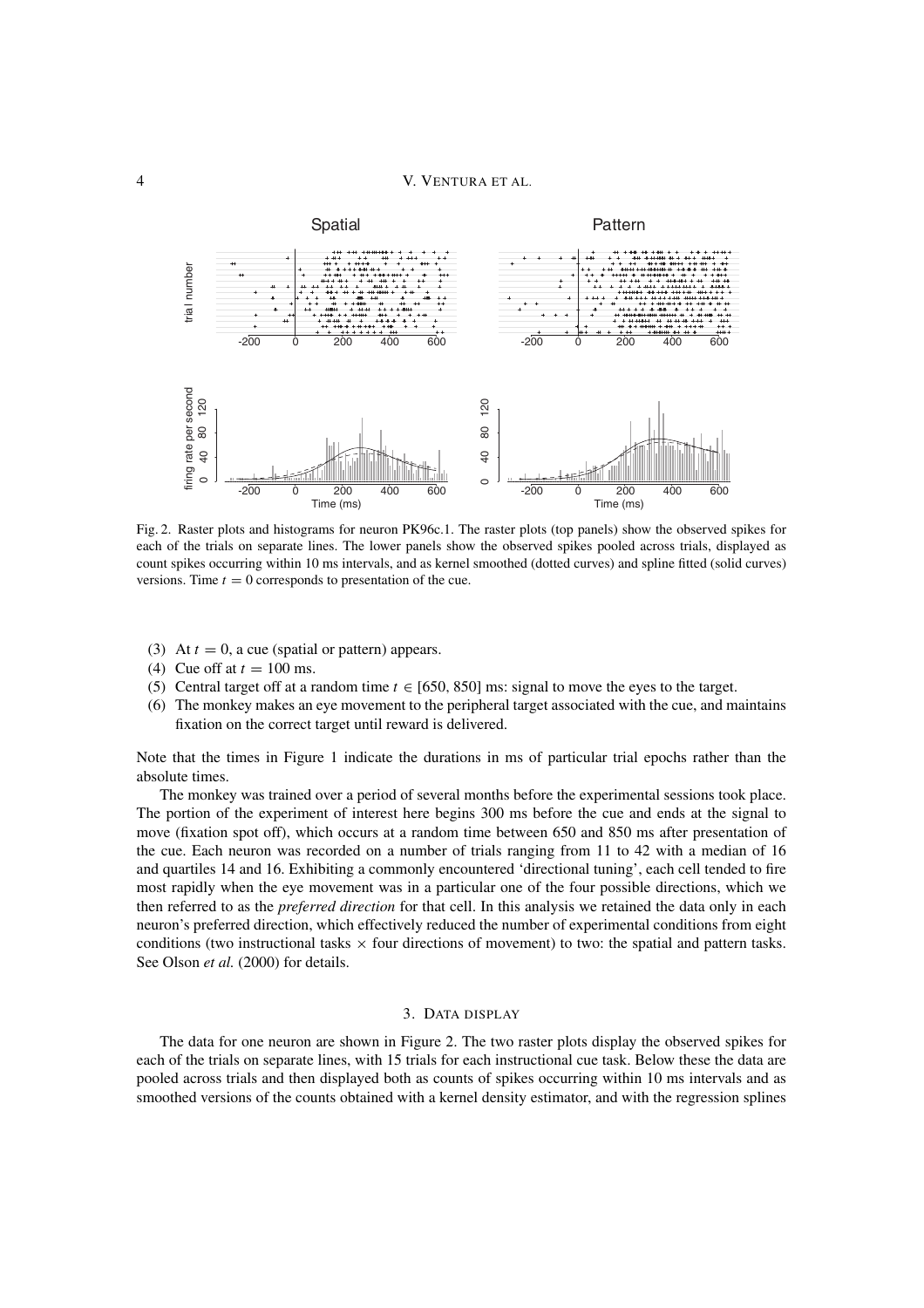

Fig. 3. Smoothed aggregate firing rate of the 84 neurons. The solid curve corresponds to the spatial task, the dotted curve to the pattern task.

described in Section 4.2. These both estimate the instantaneous mean firing rate, or intensity,  $\lambda(t)$ , and the units on the *y*-axis are spikes per second per trial. (Formally, for a counting process  $N(t)$  we would write  $λ(t) = E(dN(t)).$ 

The display of counts is often called a peristimulus time histogram (PSTH). The PSTH is not, in general, a true histogram because we are not observing independent and identically distributed data. However, for an inhomogeneous Poisson process, conditionally on the number of spikes, the individual spike times are distributed as independent identically distributed observations from the density  $f(t)$  =  $\lambda(t)/\int \lambda(t) dt$ . That is, after conditioning on the total number of spikes, the inhomogeneous Poisson process likelihood function is equal to the likelihood function that would be obtained by drawing *n* observations from the density  $f(t)$ . Thus, any estimate  $\hat{f}(t)$  provides a corresponding estimate  $\hat{\lambda}(t)$  =  $n \cdot \hat{f}(t)$ . (This fact may be exploited for bandwidth selection; see Diggle and Marron (1988).)

For a particular neuron and task, let  ${X_i}_{i=1,\ldots,M}$  denote the point process of firing times aggregated over the *N* available repeats. A kernel estimator of the varying intensity  $\lambda(t)$  for that neuron in that task is given by

$$
\hat{\lambda}(t) = N^{-1}h^{-1} \sum_{i=1}^{M} K\{(t - X_i)/h\},\tag{1}
$$

where *K* is a kernel function and *h* denotes the bandwidth, and *M* is the number of spikes aggregated over the *N* trials. We began with the Gaussian kernel and the 'second-generation' bandwidth selection rule of Sheather and Jones (1991),

$$
h = \left[\frac{\int K^2}{n \int (\lambda'')^2 \{ \int t^2 K \}^2}\right]^{\frac{1}{5}}\tag{2}
$$

obtained by minimizing an asymptotic expansion of the mean integrated square error (MISE) with respect to *h*. Calculation of (2) was implemented for the Gaussian kernel by Venables and Ripley (1994, p. 183). Although the time period of interest is [−300, 600] ms, we fitted λ(*t*) by kernel smoothing for *t* ∈ [−650, 750] ms to avoid making a correction for edge effects. The bandwidths in (2) for the 84 neurons ranged from 35 to 113 ms, with quartiles 52, 61, and 70 ms. These produced intensity estimates as versions of the PSTHs, shown in Figure 7, that were not as smooth as we expect the underlying neuronal firing intensities to be. We therefore decided to use a larger bandwidth of 100 ms; the more satisfactory results using this bandwidth are shown in Figure 8.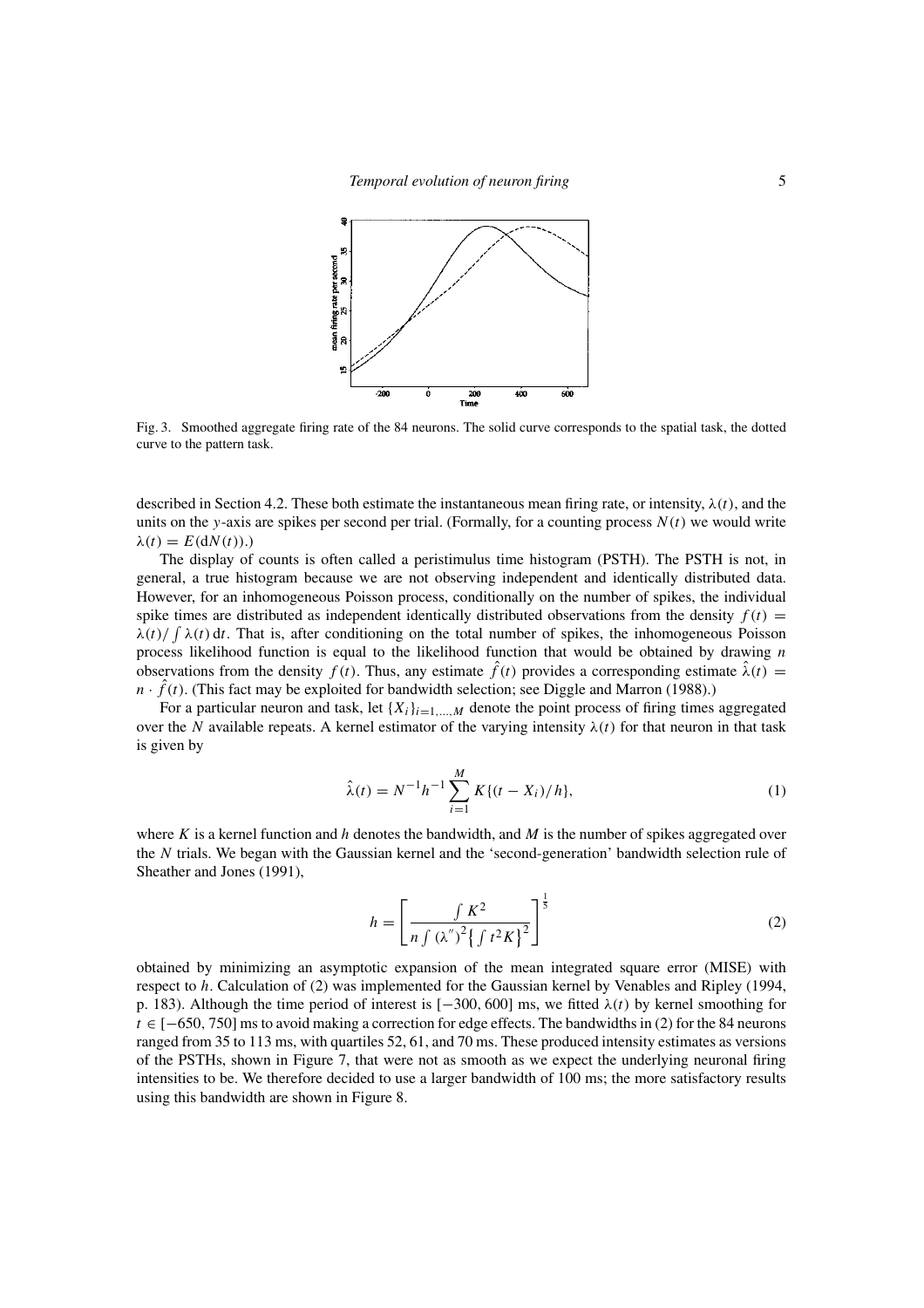It is also of interest to understand the behavior of the population of neurons considered as a whole. One simple representation is a smoothed version of the aggregated data, shown in Figure 3, where the smoothing is accomplished with smoothing splines. The remainder of our work is devoted to quantifying the qualitative appearances gleaned from Figures 2 and 3.

# 4. POISSON PROCESS MODELS

It is evident from Figures 2 and 3 (as well as from our examination of plots like Figure 2 for the rest of the neurons, which can be found in Figures 8 and 9) that, for most neurons, and on average in the neuron population, the intensity increases gradually up to some maximum and then declines somewhat until the end of the time interval of interest. This observation motivates our modeling efforts.

The simplest model for the sequence of single-neuron spike times  $t_1, t_2, \ldots, t_n$  in an interval  $(0, T]$ is a inhomogeneous Poisson process with intensity  $\lambda(t)$ . We will parametrize the intensity function, in ways to be specified below, generically using a multidimensional parameter  $\theta$ , so that  $\lambda(t) = \lambda(t; \theta)$ . The likelihood function for a single trial is

$$
L(\theta) = e^{-\int_0^T \lambda(u; \theta) du} \prod_{j=1}^n \lambda(t_j; \theta).
$$

The likelihood for a given experimental task is the product of the likelihoods for each of the trials recorded for that task:

*N*

$$
L(\theta) = \prod_{i=1}^{N} \left\{ e^{-\int_0^{T_i} \lambda(u;\theta) du} \prod_{i=j}^{n_i} \lambda(t_{ij};\theta) \right\}
$$
(3)

where  $t_{ij}$  is the *j*th spike time and  $(0, T_i]$  is the total time interval for the *i*th trial,  $i = 1, \ldots, N$ . This, of course, assumes that the trials were independent. A referee has asked about this. In long experiments one may sometimes see obvious signs of change from the beginning to the end of the data collection period, for example, a shift in baseline rate or response strength. However, such problems typically occur after more than an hour of recording whereas the present experiment can be completed in less than ten minutes. Furthermore, the eight experimental conditions were interleaved at random, so that the trials for each neuron in each condition were rarely adjacent in time. Thus, it would have been extremely surprising to have found any temporal dependence across trials and we did not examine this possibility. Aside from the random end times  $T_i$  that vary from trial to trial, we assume the trials are true replications.

It is important to keep in mind that our inhomogeneous Poisson assumption concerns the data *after aggregating across trials*. General limit theory (Daley and Vere-Jones, 1988, Theorem 9.2.V) makes it very plausible that data pooled across substantial numbers of replicated trials will approximately follow an inhomogeneous Poisson process. We return to this assumption in Section 5.

## 4.1 *A parametric model of the intensity function*

Based on substantive intuition and preliminary examination of the data, we first modeled the intensity function as a smooth hump-shaped function with constant initial and final segments, as represented in Figure 4. That is, the intensity should be nearly constant for some period of time preceding the cue, then rise beginning when the monkey anticipates the cue, and finally decline to some other roughly constant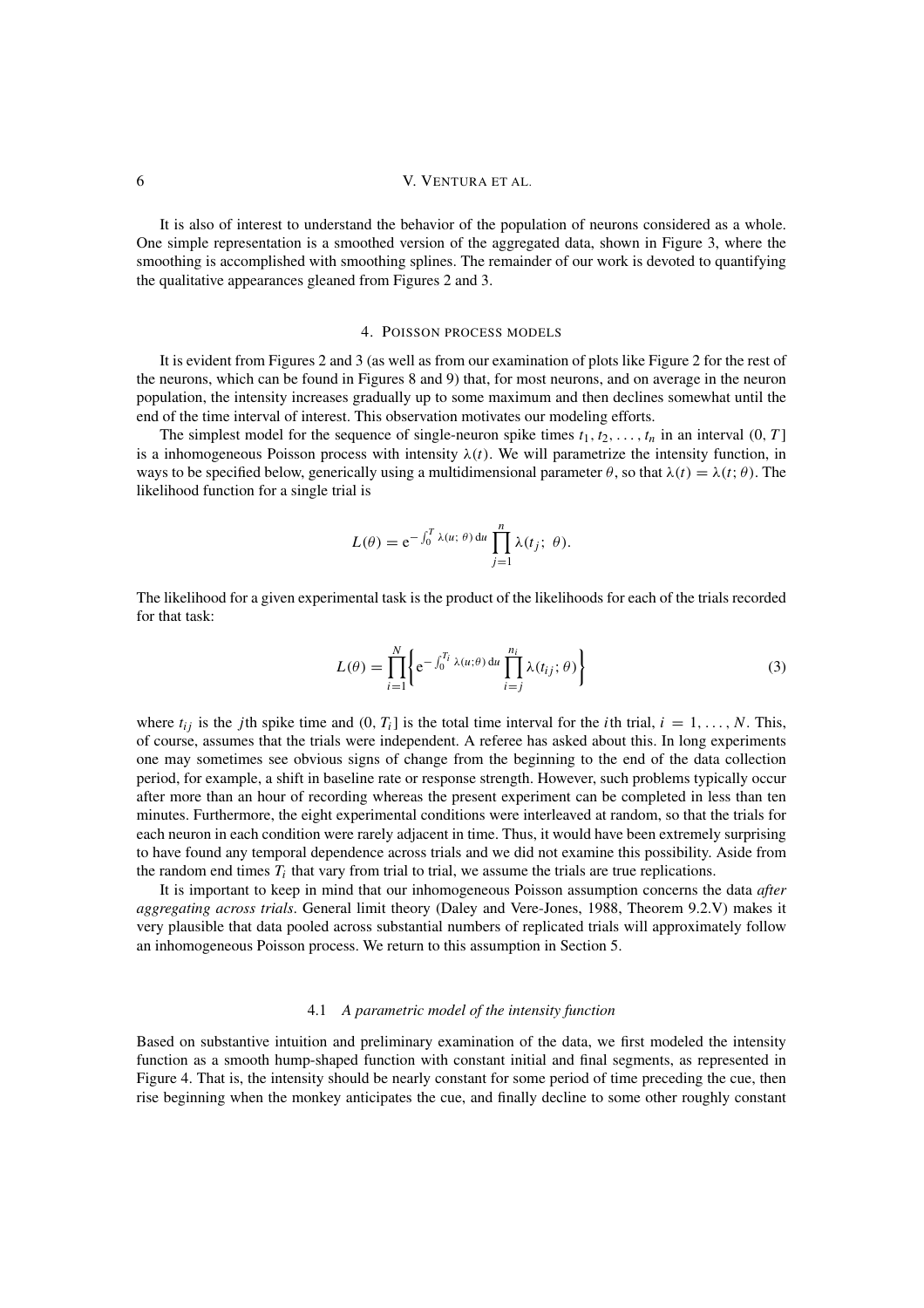

Fig. 4. Mean of the intensity function for the parametric model of Section 4.1.

level. Suppressing the dependence on  $\theta$ , an analytic expression of such a function is

$$
\lambda(t) = \begin{cases}\n\lambda_{\text{start}}, & t \leq \tau_1 \\
\lambda_1(t) = a_3 t^3 + a_2 t^2 + a_1 t + a_0, & \tau_1 < t \leq \tau_{\text{max}} \\
\lambda_2(t) = b_3 t^3 + b_2 t^2 + b_1 t + b_0, & \tau_{\text{max}} < t \leq \tau_2 \\
\lambda_{\text{end}}, & t > \tau_2\n\end{cases}
$$

where  $\lambda_{\text{start}}$  is the initial level,  $\tau_1$  is the point at which the mean start to increase,  $\lambda_1(t)$  and  $\lambda_2(t)$  are third-degree polynomials representing the increasing and decreasing parts,  $\tau_{\text{max}}$  is the time of maximum firing rate  $\lambda_{\text{max}}$ , and  $\tau_2$  is the time at which the function returns to a final constant level  $\lambda_{\text{end}}$ . Assuming that  $\lambda(t)$  has continuous first derivative, together with zero derivative at  $\tau_1$  and  $\tau_2$ , this imposes a total of seven equality constraints, leaving  $\lambda(t)$  with only six free parameters, which we take to be  $\theta = (\lambda_{\text{start}}, \lambda_{\text{end}}, \lambda_{\text{max}}, \tau_1, \tau_{\text{max}}, \tau_2).$ 

To fit the model we rewrote  $\lambda(t)$  in terms of  $\theta$  by solving the constraint equations symbolically using MAPLE (1981), then estimated  $\theta$  via both maximum likelihood and Bayesian inference with independent diffuse normal priors on each component of  $\theta$  (via random-walk Metropolis–Hasting posterior simulation) to estimate  $θ$ . We determined that a normal distribution based on maximum likelihood provided a very good approximation to the posterior by following the suggestions of Kass and Slate (1992). Specifically, we computed the global measure  $(\bar{\theta} - \hat{\theta})^T \hat{\Sigma}^{-1} (\bar{\theta} - \hat{\theta})$  where  $\bar{\theta}$  is the posterior mode,  $\hat{\theta}$  is the MLE, and  $\hat{\Sigma}$  is the approximate covariance matrix based on the observed information, and we found the marginal Pearson skewness for each component; we also evaluated the correct posterior probability assigned to the putatively 0.05 tails determined from the approximate normal distribution. These diagnostics indicated a satisfactory approximation. This model fit well for the large majority of an initial subsample of neurons (Carta, 1998), but we encountered computational and inferential difficulties for some neurons. These came from two sources. First, the random time delay between the cue and the signal to move meant that for some neurons there was very little data at the end of the experimental time period and thus little information with which to estimate the last change-point  $\tau_2$ . Second, some neurons exhibited firing at the end of the period that did not conform to the model. Possible anticipation of the signal to move contaminated the supposedly constant ending firing rate. In any case, some neurons appeared to have a slightly elevated firing intensity at the very end of this period. We therefore omitted  $\tau_2$  from the model. We also simplified the procedure by binning the data and applying regression splines. This alternative approach is relatively easy to implement. It is described in Section 4.2.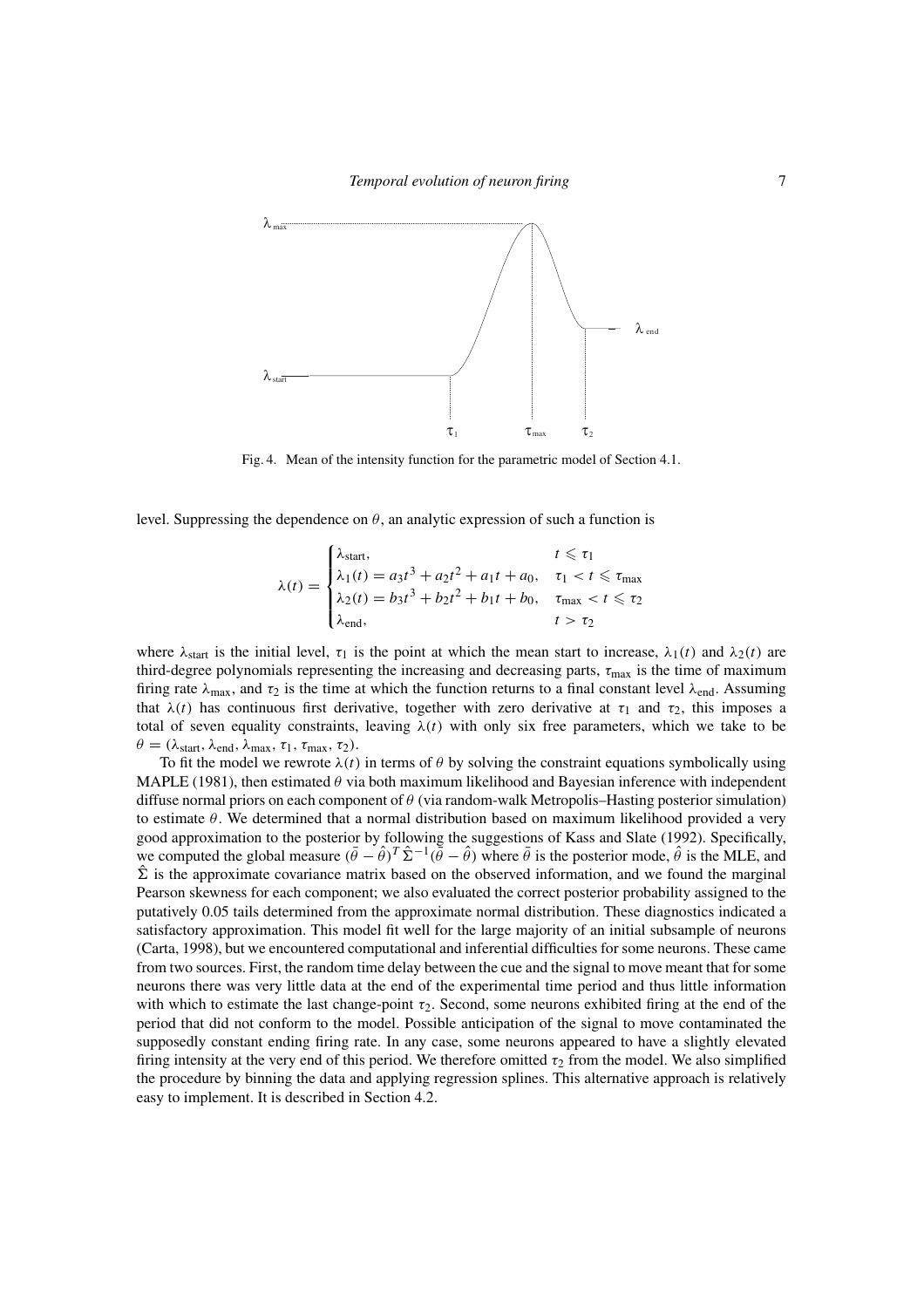#### 4.2 *Poisson nonparametric regression with splines*

Binning the count data of the inhomogeneous Poisson process is a useful simplification that, for small bin widths, loses very little information. Suppose we aggregate the spikes into bins  $B_k$  of width  $\delta$  centered at  $t_k^*$ ,  $k = 1, \ldots, K$ . We write the number of spikes in the *k*th bin as  $y_k$ . The Poisson regression likelihood function is

$$
L^*(\theta) = e^{-\delta N \sum_{k=1}^K \lambda(t_k^*)} \prod_{k=1}^K \lambda(t_k^*)^{y_k}.
$$

That  $L^*(\theta)$  approximates  $L(\theta)$  when  $\delta$  is small follows from

$$
\log \lambda(t_k^*) \doteq \frac{1}{y_k} \sum_{\{t_{ij} \in B_k\}} \log \lambda(t_{ij})
$$

(so that  $\lambda(t_k^*)^{y_k} \doteq \prod_{\{t_{ij} \in B_k\}} \lambda(t_{ij})$ ) and

$$
\frac{1}{N}\sum_{i=1}^N \int_0^{T_i} \lambda(u) \, \mathrm{d}u \doteq \delta \cdot \sum_{k=1}^K \lambda(t_k^*).
$$

We have used a bin width of  $\delta = 10$  ms, as in Figure 2. Experimentation with different values of  $\delta$  showed that there was little sensitivity to this choice.

The model in Section 4.1 provided a good fit to a large number of neurons using the three knots defined there. After a little experimentation we determined that two knots were generally adequate and the data could be fit by assuming the intensity had the cubic spline form

$$
\log \lambda(t) = \beta_0 + \beta_1(t - \xi_1)_+ + \beta_2(t - \xi_1)_+^2 + \beta_3(t - \xi_1)_+^3 + \beta_4(t - \xi_2)_+^3
$$

where  $\xi_1 = -250$  ms and  $\xi_2 = 200$  ms. Note that this particular form assumes the intensity is constant until 250 ms prior to the cue, which was as expected and also empirically verified. To implement the Poisson regression we created appropriate basis vectors, and applied glm in S-PLUS (Becker *et al.*, 1988). Because the trials ended at varying times, we pooled all counts after 580 ms into a single bin and then adjusted for this by weighting the resulting count by (the reciprocal of) the number of 10 ms intervals included in this last interval.

# 5. MODEL CHECKING

In Section 4 we assumed that the data pooled across trials came from an inhomogeneous Poisson process with intensity  $\lambda(t)$ . Although, as we indicated, general limit theory makes this a plausible assumption after the data are pooled across trials, there is substantial evidence that cortical neurons in behaving animals often have non-Poisson spike times within trials (for discussion and references see Barbieri, R. *et al.* (2001), Gabbiani and Koch (1998), Shalden and Newsome (1998) and Kass and Ventura (2001) and in this experiment the number of trials was not very large. In any case, it is certainly good practice to check the Poisson assumption, which we do using a *Q*–*Q* plot. We also check the fit of the intensity function using Pearson's chi-squared goodness-of-fit criterion.

## 5.1 *The Poisson assumption*

Under the Poisson assumption of the data pooled across trials, the series of events on the transformed time scale  $\tau(t) = \int_0^t \lambda(u) \, du$  is a Poisson process of constant unit rate (this is not hard to verify; see Cox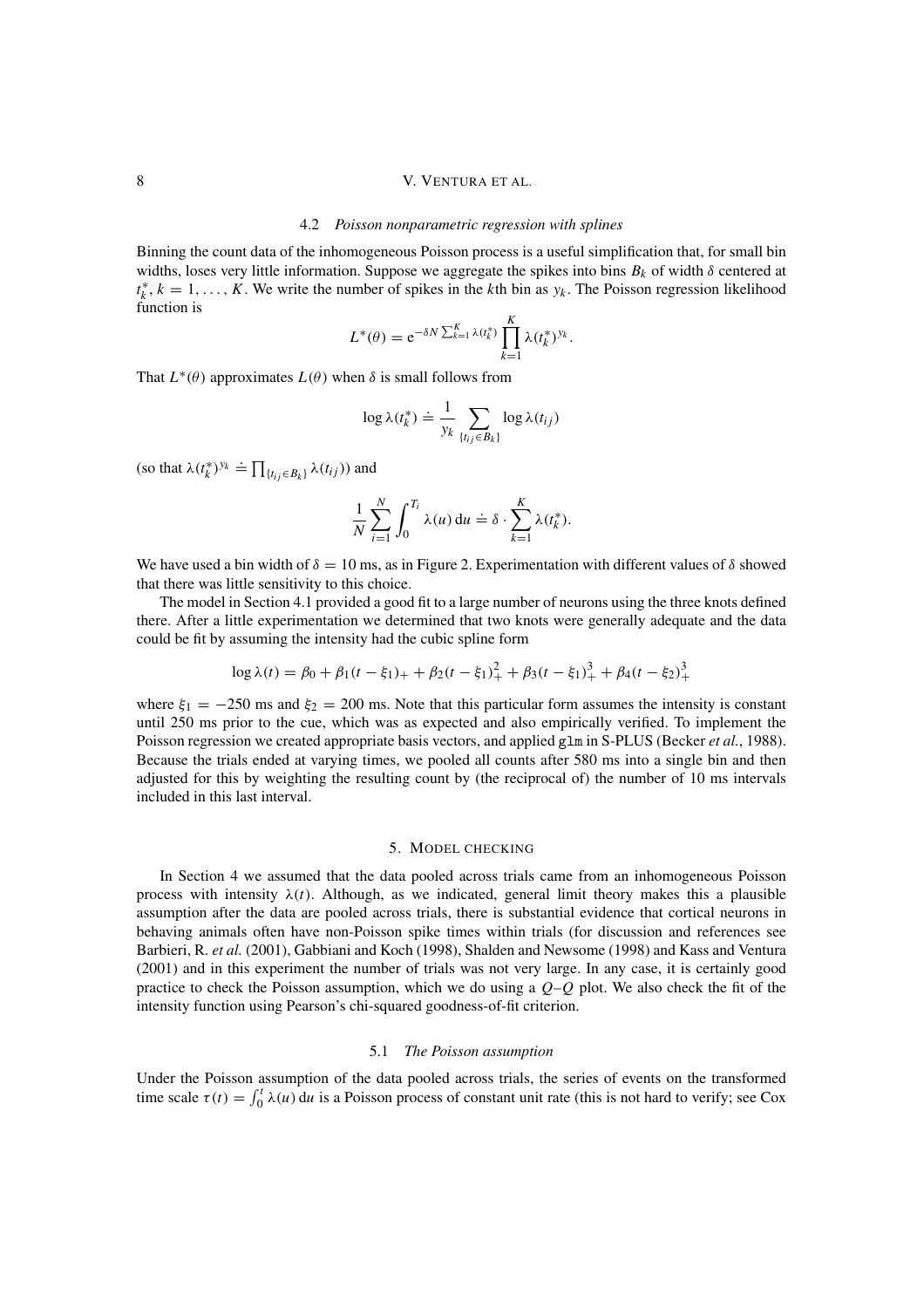

Fig. 5.  $Q-Q$  plots of the square roots of the inter-firing times on the transformed time scale  $\int_0^t \lambda(u) du$  against the square roots of  $Exp(1)$  quantiles for neuron PK96c.1.

and Lewis (1966), p. 29). Hence the transformed inter-firing times are Exp(1), which can be checked via a *Q*–*Q* plot, as in Ogata (1988), Barbieri, R. *et al.* (2001), Brown *et al.* (2001) and Carta (1998). A technical complication arises because the spike times are actually recorded only to the nearest 1 ms: when the data are aggregated this produces local structure in the *Q*–*Q* plot. Ignoring this artefact, examination of the data revealed no systematic departures from the Poisson assumption.

Here we have also gone further and checked the stronger assumption that the data follow an inhomogeneous Poisson process even within trials. In addition to examining the transformed inter-spike firing times from the pooled data we have formed the *Q*–*Q* plot by transforming the inter-spike firing times within trials, then aggregating these across trials. Again,  $\lambda(t)$  is unknown; we estimate it via kernel smoothing so that the Poisson assumption will be assessed without relying on the regression spline model. Figure 5 displays such a *Q*–*Q* plot for neuron PK96c.1; we use the square-root scale to make deviations from linearity more readily visible for small quantiles. Although in most of its range the *Q*–*Q* plot is approximately linear, a departure from this relationship is apparent in a slight shortage of small interspike intervals, especially in the pattern task. This is likely to be due, at least in part, to the well known phenomenon that immediately after each spike there is a refractory period during which the neuron does not fire or is much less likely to fire. The effect may also be exaggerated because the data are recorded to 1 ms accuracy. In any case, the departure from Poisson firing remains relatively small, especially when we are interested in data pooled across roughly 15 trials, which will smooth out mild deviations from the Poisson process assumption. The corresponding *Q*–*Q* plots for all 84 neurons are shown in Figure 10. The large majority of neurons do not show serious departures from the Poisson assumption; only a few are questionable. We return to this point briefly in Section 8. Note that these *Q*–*Q* plots were insensitive to the choice of bandwidth in [75, 125] ms.

# 5.2 *Fit of the firing intensity*

Under the Poisson assumption, the statistic  $\frac{O_i - E_i}{\sqrt{E_i}}$  should be approximately *N*(0, 1), where  $O_i$  is the number of firing times in the *i*th bin of a subdivision of the time axis, and *Ei* is the expected number in the same bin based on the maximum-likelihood fit. This was examined informally by a normal probability plot, which indicated no systematic deviations from the model.

As a summary statistic,  $\chi^2 = \sum \frac{(O_i - E_i)^2}{E_i}$  may be used. We compared the observed *p*-value to the reference distribution  $\chi^2_{n-p}$ , with *n* the number of bins, and *p* the number of parameters in the spline model of Section 4.2. For neuron PK96c.1, this approximate test gave *p*-values of 4 and 97% for the two tasks  $(n - p = 85$  with 10 ms bins). (The *p*-values do not change appreciably with a bin width in [10, 30] ms.) We carried out the goodness-of-fit test for all 84 neurons and found that in the spatial and pattern tasks, respectively, ten and seven neurons were significant at a significance level of 5%, while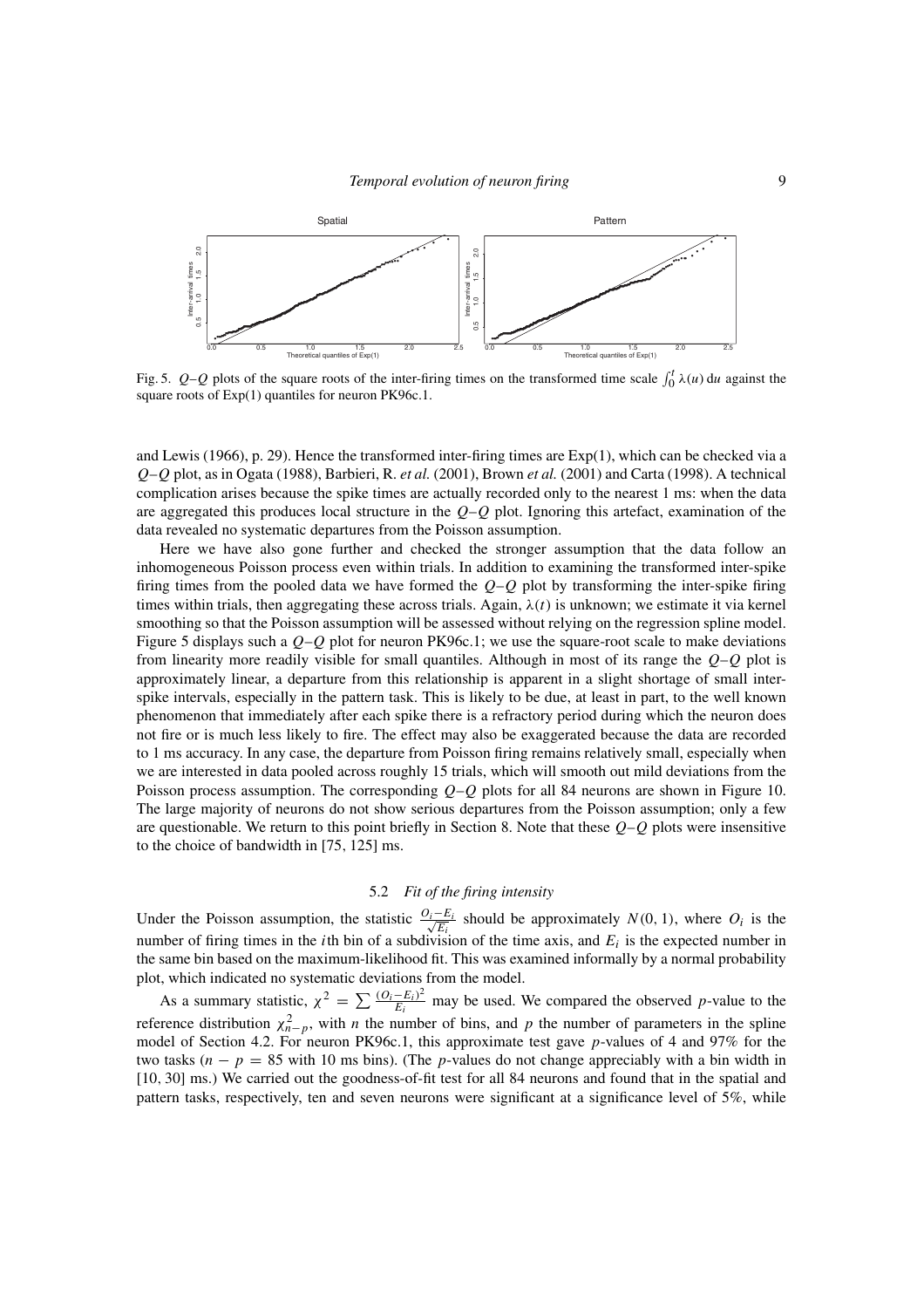three and six were significant at level 1%. This is somewhat above what would be expected under the null hypothetical model (the probabilities of observing these or more extreme events are 0.3, 6, 1 and 0.0002%, respectively). While this indicates that the model does not fit all neurons well, we were unable to identify a systematic departure that could be modeled. As an additional check, we therefore also carried out inferences using the kernel-based intensity estimator described in Section 3.

## 6. INFERENCE

In the previous sections, we characterized the firing intensity quantitatively, and checked the assumptions of our model. We now compare formally the temporal evolution of the firing rates in the two tasks.

We examine three quantities:  $\lambda_{\text{max}}$ , the maximal firing rate;  $\tau_{\text{max}}$ , the time at which this maximum occurs and  $\lambda_{end}$ , the mean end firing rate—that is, the firing rate averaged over the interval [500, 600] ms after presentation of the cue; these parameters are depicted in Figure 4. Superscripts s or p will be used to distinguish their values for the two tasks. Thus,  $\phi^s = (\lambda_{\max}^s, \tau_{\max}^s, \lambda_{\text{end}}^s)$  and  $\phi^{\bar{p}} = (\lambda_{\max}^{\bar{p}}, \tau_{\max}^{\bar{p}}, \lambda_{\text{end}}^{\bar{p}})$ denote the vectors of features of interest in the spatial and pattern tasks, respectively. From Figures 2, 3, 8 and 9 it appears that for most neurons  $\tau_{\text{max}}^{\text{p}} - \tau_{\text{max}}^{\text{s}} > 0$  and  $\lambda_{\text{end}}^{\text{p}} - \lambda_{\text{end}}^{\text{s}} > 0$ . We consider these possibilities and also check whether  $\lambda_{\text{max}}^{\text{p}} - \lambda_{\text{max}}^{\text{s}} > 0$  using parametric and nonparametric methods. Although ratios or other comparisons could have been considered, we used  $\phi^p - \phi^s$  because of its simplicity in terms of the familiar scales of firing rate and time.

We first analyse each neuron separately in Section 6.1 and then, in Section 6.2, we estimate the mean and covariance of the three quantities of interest among the population of neurons as represented by our sample of 84. The procedures are described below, and the results appear in Section 7.

Note that we will perform multiple tests without any adjustment for multiple inferences, which would be important if conclusions about specific neurons were of interest. Here it is of no scientific importance whether or not we find specific neurons to be erroneously significant. We will instead compare the number of significant neurons to its expectation under the null hypothesis, as we did in Section 5.2.

#### 6.1 *Individual neuron analysis*

In the preceding paragraph we defined the three characteristics of the firing rate we used to contrast the neuronal responses under the two instructional cue tasks. These were selected after some preliminary examination of the data and one might wish to check for a difference between the two firing intensity functions with a conservative 'omnibus' procedure, analogous to using an *F*-test in analysis of variance prior to examining particular contrasts. We give a simple procedure for doing so, and then move on to MLE and bootstrap-based methods of comparing the selected characteristics under the spatial and pattern tasks.

6.1.1 *Functional comparison of two curves.* For each neuron we have used the same spline basis, described in Section 4.2, to fit the firing intensity functions  $\lambda^s(t)$  and  $\lambda^p(t)$ . Thus, letting  $\beta^s$  and  $\beta^p$  be the vectors of spline coefficients, a test of  $H_0: \beta^s = \beta^p$  is, in fact, a test of  $\lambda^s(t) = \lambda^p(t)$  for all *t*.

Let  $\hat{\beta}^s$  and  $\hat{\beta}^p$  denote the MLEs of  $\beta^s$  and  $\beta^p$ , and  $\Sigma^s$ ,  $\Sigma^p$  the corresponding variance–covariance matrices (obtained from the information matrices). We noted in Section 4.1 that we are in a largesample situation, so that we may take the MLEs to be normally distributed. Under the null hypothesis the multivariate  $T^2$  (Hotelling) statistic

$$
T^2 = (\hat{\boldsymbol{\beta}}^{\rm s} - \hat{\boldsymbol{\beta}}^{\rm p})'(\boldsymbol{\Sigma}^{\rm s} + \boldsymbol{\Sigma}^{\rm p})^{-1}(\hat{\boldsymbol{\beta}}^{\rm s} - \hat{\boldsymbol{\beta}}^{\rm p}),
$$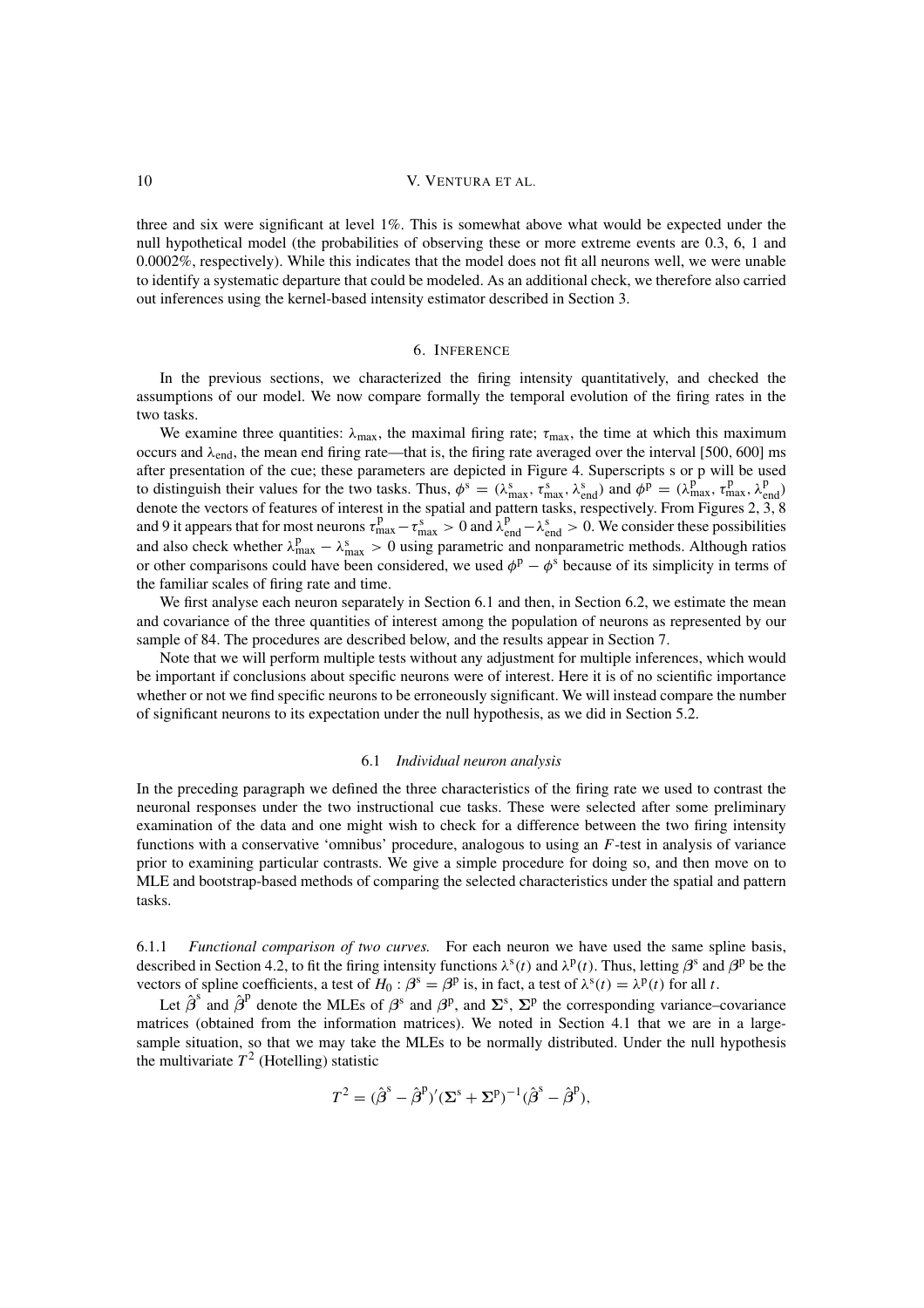will therefore follow a  $\chi^2_k$  distribution, where  $k = \dim(\beta^p) = 5$ . This is a conservative test in the sense that it guards against chance discrepancies of arbitrary form between the two intensity functions; we specify methods of examining the discrepancies of interest,  $\phi^s - \phi^p$ , in the subsequent sections.

For neuron PK96c.1, the observed value of *T* is 13.36, corresponding to *p*-value 0.02: we conclude that the intensity functions are different in pattern and spatial tasks. The *p*-values for the 84 neurons are reported in Section 7. From a Bayesian point of view, we could define the discrepancy

$$
\Delta = (\beta^s - \beta^p)'(\Sigma^s + \Sigma^p)^{-1}(\beta^s - \beta^p)
$$

and then compute posterior tail areas. This would yield similar results.

6.1.2 *Component tail areas.* To test  $\phi_j^p - \phi_j^s = 0$  versus  $\phi_j^p - \phi_j^s > 0$ , for  $j = 1, 2, 3$ , we can use the fact that, asymptotically,

$$
\hat{\phi}^{\mathrm{p}}-\hat{\phi}^{\mathrm{s}}\sim N_3(\phi^{\mathrm{p}}-\phi^{\mathrm{s}},\,\hat{\Sigma}),
$$

where  $\hat{\phi}^s$  and  $\hat{\phi}^p$  are the MLEs of  $\phi^s$  and  $\phi^p$ , and  $\hat{\Sigma}$  is the variance–covariance matrix of  $\hat{\phi}^p - \hat{\phi}^s$  based on the delta method, i.e. a linear transformation of  $(\beta^s, \beta^p)$  based a first-order Taylor series expansion, which is easily carried out by difference approximations to the derivatives. This yields tail areas that may be interpreted as either *p*-values or posterior probabilities.

6.1.3 *Bootstrap tests of significance.* In the previous two sections we have used parametric methods to look for differences in the firing intensity functions for the two tasks. The resulting inferences depend on the validity of the Poisson assumption, of the spline model, and of the asymptotic distributions of the maximum-likelihood estimators. For robustness of inference to these assumptions, we now turn to bootstrap resampling methods (e.g. Davison and Hinkley (1997)).

Note that the null hypothesis  $H_0$ :  $\phi^s = \phi^p$  does not constrain the distributions enough to determine a resampling plan under  $H_0$ . Instead we test the stronger null hypothesis

*H*<sub>0</sub>: the point processes for the pattern and spatial tasks are the same.

Under this hypothesis we may combine all the trials (assumed to be i.i.d. replications) for the two tasks then sample them at random with replacement, assign the first  $n_1$  to the spatial task and the remaining to the pattern task, where  $n_1$  is the original number of trials in the spatial task. This is the nonparametric bootstrap, which we apply here.

Other resampling plans are possible; see, for example, Cowling *et al.* (1996).

#### 6.2 *Population analysis*

Our data set consists of a sample of 84 neurons from a large ensemble of similar neurons. As one might expect, these cells vary considerably with respect to the firing intensity characteristics we are investigating. To summarize the population effect while quantifying this variability, we begin with the asymptotic normality of the MLE  $\hat{\phi}^{\text{p}}-\hat{\phi}^{\text{s}}$  already used Section 6.1.2 and add the second stage of a normal hierarchical model

$$
\phi^p - \phi^s \sim N_3(\mu, D),\tag{4}
$$

where  $\mu$  is the population mean discrepancy between spatial and pattern tasks. We then use standard Bayesian methods to make population-level inferences about  $\mu$  and  $D$ . That is, we introduce diffuse conjugate priors and obtain samples from the posterior distribution using BUGS (Gilks *et al.*, 1994;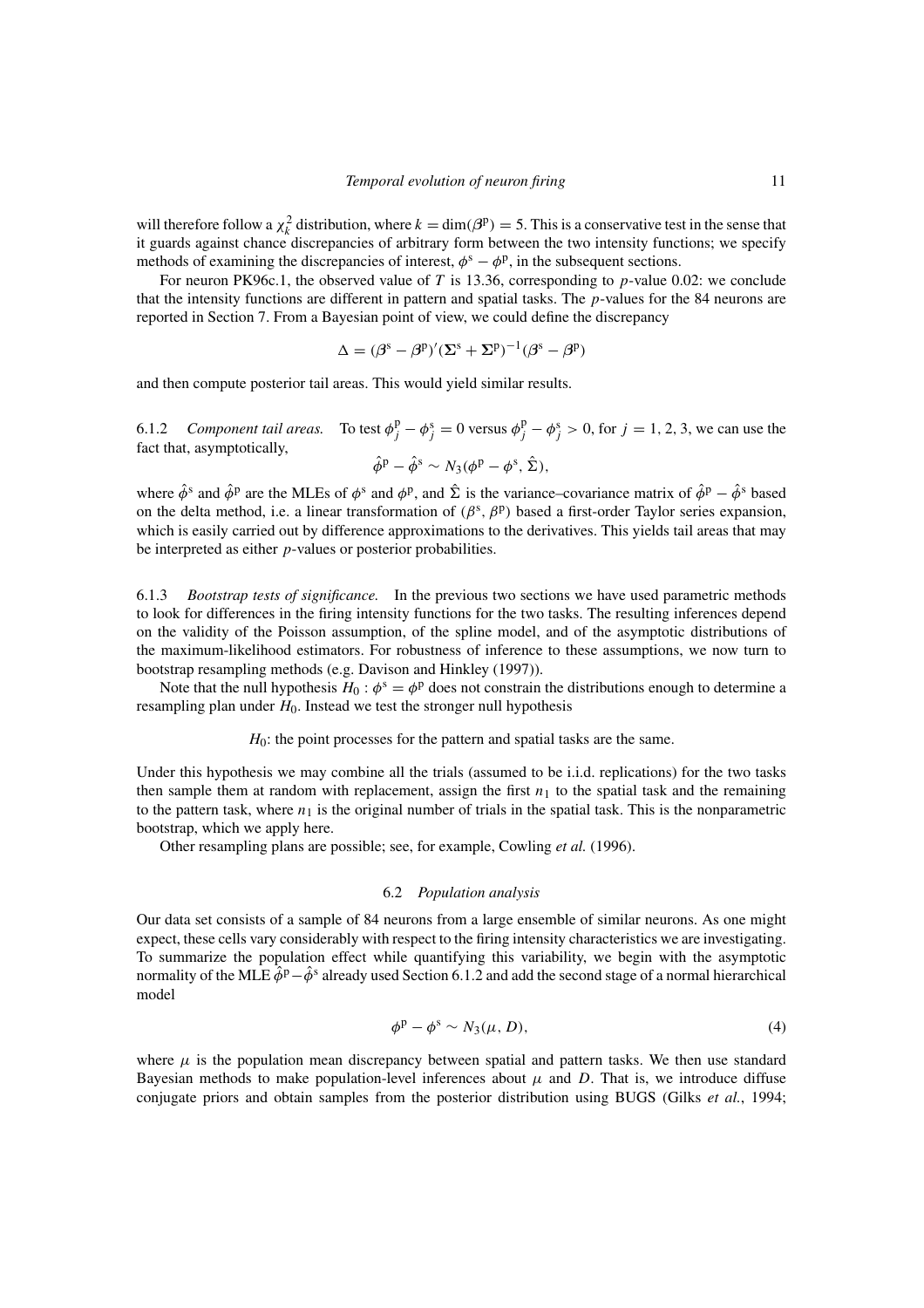

Fig. 6. Normal probability plots and scatter plots of the 84 three-dimensional MLEs. The straight lines added to the normal probability plots have intercepts and slopes equal to the population posterior means and SDs found in Table 1. The confidence bands have estimated joint coverage of 85%.

Spiegelhalter *et al.*, 1996), and we check whether the results are sensitive to the choices of hyperparameters in the priors, which can be important (Natarajan and Kass, 2000). The sample is drawn haphazardly (through multiple insertions of the electrode) and there is no special ordering, nor any other apparent reason for departure from exchangeability among the measured neurons. We do, however, also check whether our assumption of i.i.d. normality appears appropriate.

# 7. RESULTS

We first carried out the Hotelling *T* test described in Section 6.1.1. We found that 75% of the 84 neurons have significantly different firing intensities in the two tasks with  $p < 0.05$ , 66% with  $p < 0.01$ , and 57% with  $p < 0.001$ . For a large number of neurons there is clear evidence of a difference between the firing intensities in the two tasks.

Next, we verified that kernel and maximum-likelihood estimates of  $\phi^p - \phi^s$  were comparable: the values of the components differed by less than 5% among all but two neurons (neurons 41 and 72), for which  $\tau_{\text{max}}^{\text{p}}$  and  $\tau_{\text{max}}^{\text{s}}$  were substantially different. Examination of Figures 8 and 9 reveals that for these two neurons the firing rate is very flat in at least one task, hence the time at its maximum is ill defined. This is an additional indication of the good fit of our model and it also suggests that our inferences are likely to be consistent across estimation methods.

Figure 6 shows normal probability plots of the MLEs of the components of  $\phi^p - \phi^s$ , and how they vary and covary across the sample of neurons. The straight lines added to the normal probability plots have intercepts and slopes equal to the population posterior means and SDs found in Table 2. The curved lines are joint confidence bands obtained by bootstrap simulation, as in Davison and Hinkley (1997, pp. 152– 154); the envelopes have estimated joint coverage of 85%. The MLEs (and therefore kernel estimates)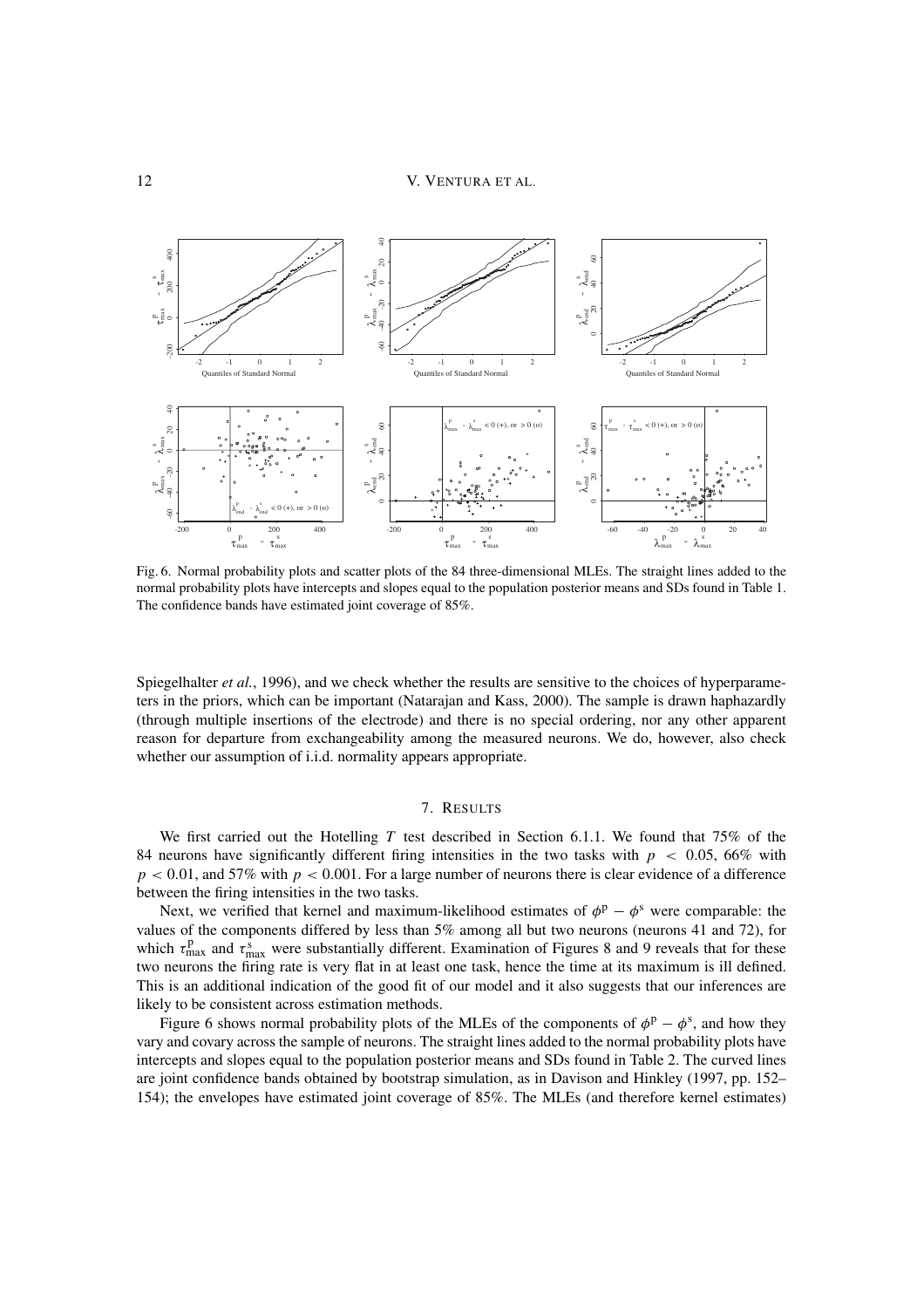Table 1. *Percentage of neurons (out of* 84*) that have significant differences at the stated significance level. For each analysis method and each statistic, the percentages of significant neurons is presented as P/S, where P (S) indicates the percentage of neurons for which the statistic is significantly greater than zero, i.e. pattern is greater than spatial (smaller than* 0*)*

|                       | $\tau_{\text{max}}^{\text{P}} - \tau_{\text{max}}^{\text{s}} > 0 / < 0$ | $\lambda_{\max}^{\rm p} - \lambda_{\max}^{\rm s} > 0 / < 0$ | $\lambda_{\text{end}}^{\text{P}}$<br>$-\lambda_{end}^{s} > 0 / < 0$ |
|-----------------------|-------------------------------------------------------------------------|-------------------------------------------------------------|---------------------------------------------------------------------|
| At $5\%$ significance |                                                                         |                                                             |                                                                     |
| Regr. spline          | 48.8%/3.6%                                                              | 25\%/29.8\%                                                 | 52.4%/10.7%                                                         |
| <b>Bootstrap</b>      | 48.8%/7.1%                                                              | 11.9%/21.4%                                                 | 39.3%/6.0%                                                          |
| At $1\%$ significance |                                                                         |                                                             |                                                                     |
| Regr. spline          | $40.5\%/2.4\%$                                                          | 19%/21.4%                                                   | 44.0%/6.0%                                                          |
| <b>Bootstrap</b>      | 23.8%/2.4%                                                              | $4.8\%/13.1\%$                                              | 29.8%/1.2%                                                          |

do not deviate substantially from normality, which makes the normal assumption (4) in Section 6.1.2 reasonable. These plots indicate that the mean maximum firing rate  $\lambda_{\text{max}}$  is about the same for the two tasks, whereas the end rate  $\lambda_{end}$  and time of maximal firing rate  $\tau_{max}$  are quite different; there is considerable variability and, for a majority of neurons, the estimates of  $\lambda_{end}^{p^{max}} - \lambda_{end}^{s}$  and of  $\tau_{max}^{p} - \tau_{max}^{s}$  are positive. Judging from these figures, firing in the pattern task appears to be delayed, and stronger at the end of the experiment for most neurons, as was suggested by Figures 2 and 3.

We now focus on the significance of each neuron individually. Table 1 gives the percentages of neurons that are significant, using the methods described in Section 6. The line 'Bootstrap' in Table 1 corresponds to using the bandwidth of 100 ms. (Results using instead the bandwidth of (2) were generally similar, though the agreement with ML was not as good.)

Using ML estimation for our regression splines we found that for 41 (49%) of the 84 neurons the pattern cue produced a statistically significant delay in maximal firing rate (*p* < 0.05) as compared with 3 (3.6%) for which the spatial cue produced a delayed maximal firing rate. The bootstrap analysis similarly produced 41 (49%) and 6 (7.1%). For 44 (52%) neurons the pattern cue produced a statistically significant greater firing rate during 500–600 ms after the cue ( $p < 0.05$ ) as compared with 9 (10.7%) for which the spatial cue produced a greater end firing rate, using ML estimation, and the bootstrap analysis produced 33 (39%) and 5 (6%). In contrast, for the maximal firing rate, roughly equal numbers of neurons had statistically significant greater maximal firing rates in pattern or spatial tasks, with the numbers being smaller than those for which pattern produced a significant delay or elevated end firing rate. (Here, the bootstrap numbers were somewhat different from those obtained with regression splines, but even there we do not see an extremely lopsided distribution of differences in  $\lambda_{\text{max}}$  as we did for  $\tau_{\text{max}}$ and  $\lambda_{end}$ .)

The individual neuron results must be considered in the context of Figure 6. From that figure it is clear that there is a continuum in the neuron population regarding the features of interest, which may be summarized by the population analysis of Section 6.2. Table 2 gives the posterior means and SDs of  $\mu$  and the posterior means of the population standard deviations, i.e. the square roots of the diagonal elements of *D* in (4), obtained by MCMC (Section 6.1.2). Note that the empirical population means and standard deviations for the MLEs are quite close to those presented in Table 2, as shown in Figure 6. The population mean delay to maximum firing intensity is  $137 \pm 17$  ms with population standard deviation 140 ms and the mean elevation in end firing rate is  $9.7 \pm 1.6$  spikes a second with standard deviation 14 ms.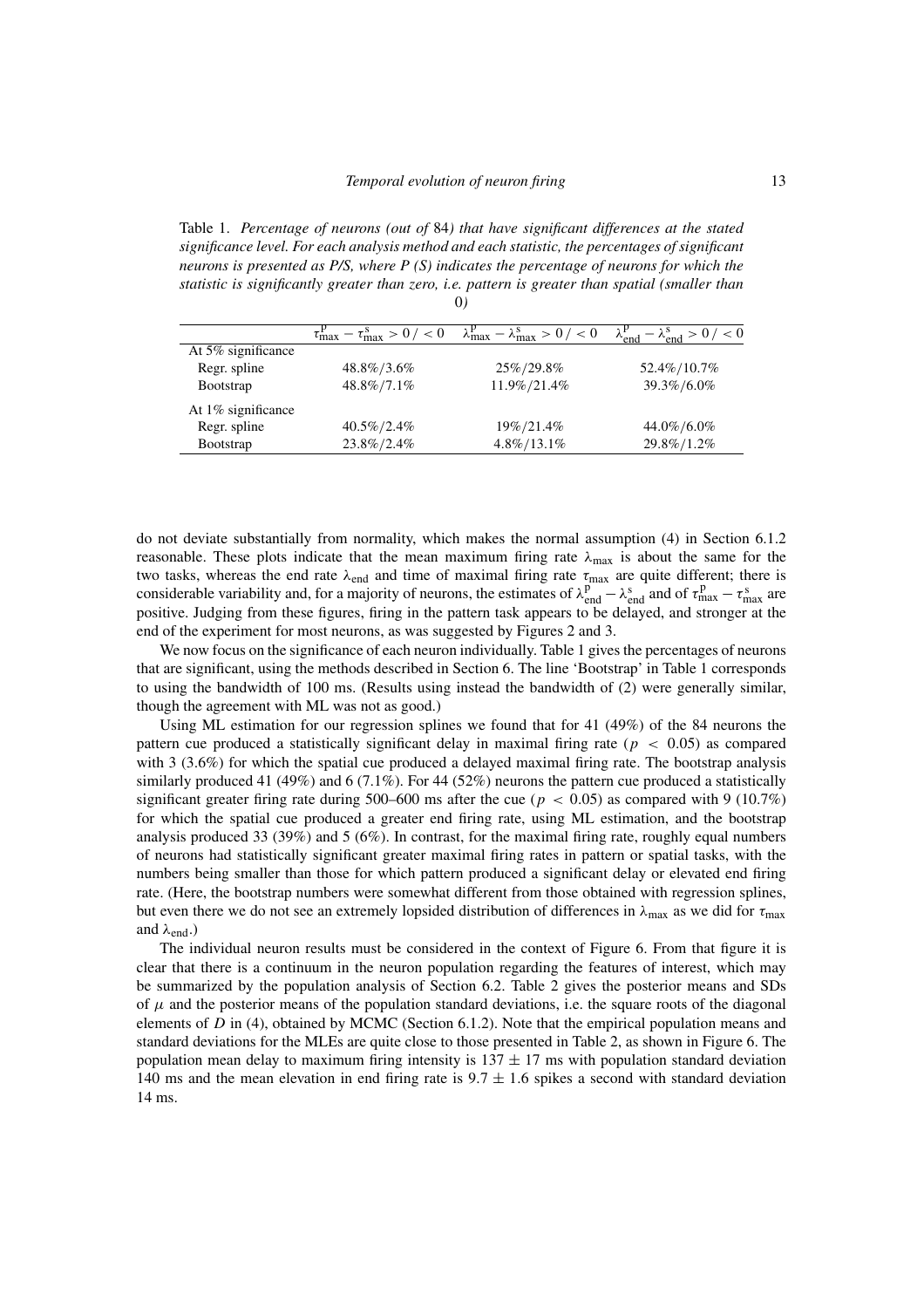Table 2. *Posterior summaries for population parameters in* (4)

|                                   | $\tau_{\max}$<br>µmax<br>(ms) | $\lambda_{\max}^r$<br>™max | $\gamma$ end<br>end |
|-----------------------------------|-------------------------------|----------------------------|---------------------|
| Posterior mean of $\mu$           | 137.1                         | $-1.15$                    | 9.67                |
| Posterior SD of $\mu$             | 17.7                          | 2.06                       | 1.59                |
| Posterior mean of $\sqrt{D_{ii}}$ | 140.1                         | 18.31                      | 14.08               |

#### 8. DISCUSSION

We have shown how statistical methods may be used to answer questions about the temporal evolution of neuron spike times. The main substantive contributions of this work are to document and quantify the delayed build-up to maximum firing rate among neurons in the SEF for the endogenous pattern cue as compared to the exogenous spatial cue; we found a large variation among neurons with about 49% having significant delays ( $p < 0.05$ ), the population mean delay being 137 ( $SE = 18$ ) ms with a population standard deviation of 140 ms, and 52% having significantly elevated end firing rate ( $p < 0.05$ ), the population mean elevation in firing rate being 9.7 (*SE* = 1.6) spikes s−<sup>1</sup> with a population standard deviation of 14 spikes s<sup>−</sup>1. See Olson *et al.* (2000) for detailed substantive discussion. Our methods were based on an assumption that the spike times pooled across trials followed an inhomogeneous Poisson process, which appeared justifiable according to our model checks, but we also checked the results using a nonparametric bootstrap significance test.

We began this work by using a parametric form for the intensity function, and carried out statistical inference using ML estimation and MCMC. This was effective for a large majority of the neurons we initially examined with this approach, but failed to fit many neurons (partly due to the random interval length  $T_i$  in the experimental design). This kind of model may be useful in similar problems, but the easier and more flexible regression spline approach is very appealing. An important issue in applying regression splines, of course, is the choice of knots. In this experiment, as in most neuron recording studies in alert animals, the data set includes a fairly large number of responsive neurons. Thus, some exploratory fitting with a few neurons prior to systematic use in the whole sample may be informative and is unlikely to cause inferential difficulties. Results using kernel smoothers (or smoothing splines) were very similar to those with regression splines for this data set. In general, however, the inability of kernel smoothers and smoothing splines to adapt to varying degrees of smoothness over time may be problematic. Free-knot splines DiMatteo, I. *et al.*, (2001) can provide useful and more automatic alternatives.

The general point of view we have adopted here is consistent with the functional data analysis perspective of Ramsay and Silverman (1997). In particular, we believe functional significance tests of the kind we displayed in Section 6.1.1 should be useful supplements to the usual *t*-tests and ANOVAs typically performed on neuron firing rates. There, and elsewhere, we relied on the asymptotic normality of MLEs (or of the MLE-based normal approximation to the posterior). Results in Slate (1994) combined with Kass and Slate (1992) suggest that for Poisson regression with a log (canonical) link the normal approximation is adequate when there at least eight observations per parameter; here we had five parameters and typically more than 150 spikes per neuron. Our checks confirmed the prediction of this rule of thumb.

We also introduced a formal hierarchical model to summarize the population mean effects and variability while accounting for the uncertainty due to estimation of the intensity functions. We provided individual-neuron significance tests in order to make clear that the estimation uncertainty was generally small compared to the size of the effects of interest. In doing so we also considered corrections for multiple comparisons (Carta, 1998) but did not present these because they add complexity and did not materially contribute to our substantive conclusions.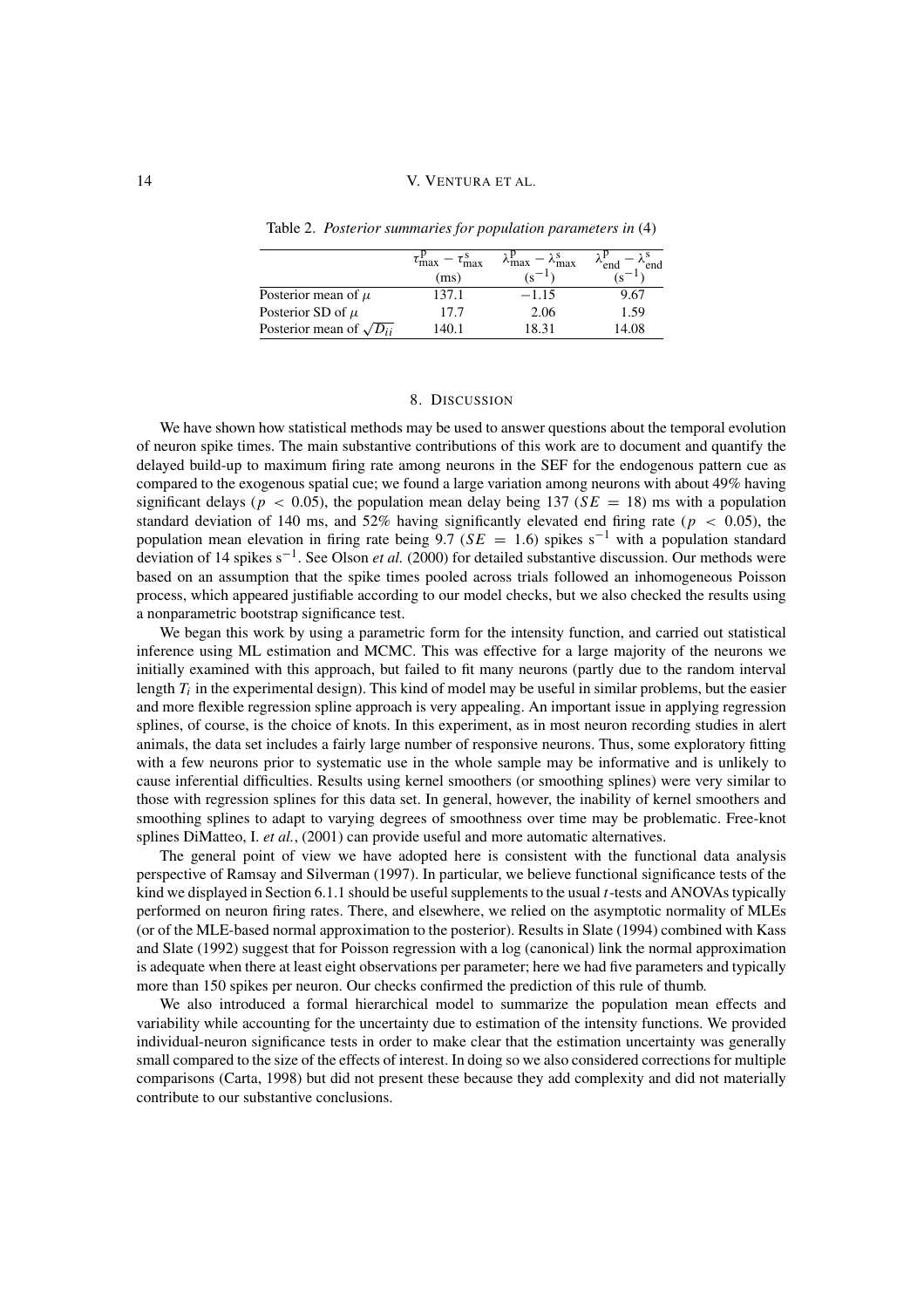An advantage of our treatment using binned data, pooling across trials, is the substantially increased applicability of the assumption that the data follow an inhomogeneous Poisson process. We judged this approximation adequate for our work, with our bootstrap checks showing that the conclusions here remain justified even in the presence of small departures from non-Poisson variability. In general, however, the assumption is restrictive and, in fact, our within-trial *Q*–*Q* plots revealed some small departures from the Poisson assumption. Thus, within-trial analyses will typically have to account for non-Poisson behavior. In subsequent work (Kass and Ventura, 2001) we have used regression splines to fit a conditional intensity and thus have provided a framework for generalization of the methods applied here.

Our work supports the rather general statistical conclusion that parametric modeling with Bayesian inference and the nonparametric bootstrap can complement each other effectively: the Bayesian parametric machinery is powerful under specific assumptions, while potential conflicts with the bootstrap would signal deviations from those assumptions. We are inclined toward the regression-spline results that produced intensity functions similar to those of the model we presented in Section 4.1. We expect the intensity functions to vary slowly, and the shape modeled parametrically in Section 4.1 captures key interpretable characteristics of the firing rate. On the other hand, our use of bootstrap methods provided indispensible support for what otherwise would have been potentially worrisome conclusions.

# 9. ACKNOWLEDGEMENTS

Support was provided by the National Eye Institute and the National Institute of Mental Health (C.R.O.), the McDonnell-Pew Program in Cognitive Neuroscience (S.N.G.), NIH (V.V., R.C. and R.E.K.), and NSF (V.V.). Technical support was provided by an NIH core grant.

#### **REFERENCES**

- BAIR, W., KOCH, C., NEWSOME, W. AND BRITTEN, K. (1994). Power spectrum analysis of bursting cells in area MT in the behaving monkey. *Journal of Neuroscience* **14**, 2870–2892.
- BARBIERI, R., QUIRK, M. C., FRANK, L. M., WILSON, M. A. AND BROWN, E. (2001). Construction and analysis of non-Poisson stimulus-response models of neural spike train activity. *Journal of Neuroscience Methods* **105**, 25–37.
- BECKER, R. A., CHAMBERS, J. M. AND WILKS, A. R. (1988). *The NEW S Language*. New York: Chapman and Hall.
- DE BOOR, C. (1978). *A Practical Guide to Splines*. Berlin: Springer.
- BROWN, B. N., BARBIERI, R., VENTURA, V., KASS, R. E. AND FRANK, L. M. (2001). The time-rescaling theorem and its applications to neural spike train data analysis. *Neural Computation.* To appear.
- CARTA, R. (1998). A parametric model of neuronal firing rate in behaving monkeys. *Advanced Data Analysis Report*. Department of Statistics, Carnegie Mellon University.
- COWLING, A., HALL, P. AND PHILLIPS, M. J. (1996). Bootstrap confidence regions for the intensity of a Poisson point process. *Journal of the American Statistical Association* **91**, 1516–1524.

COX, D. R. AND LEWIS, P. A. W. (1966). *The Statistical Analysis of Series of Events*. London: Methuen.

- DALEY, D. J. AND VERE-JONES, D. (1988). *An Introduction to the Theory of Stochastic Processes*. New York: Springer.
- DAVISON, A. C. AND HINKLEY, D. V. (1997). *Bootstrap Methods and Their Applications*. Cambridge: Cambridge University Press.
- DIGGLE, P. AND MARRON, J. S. (1988). Equivalence of smoothing parameter selectors in density and intensity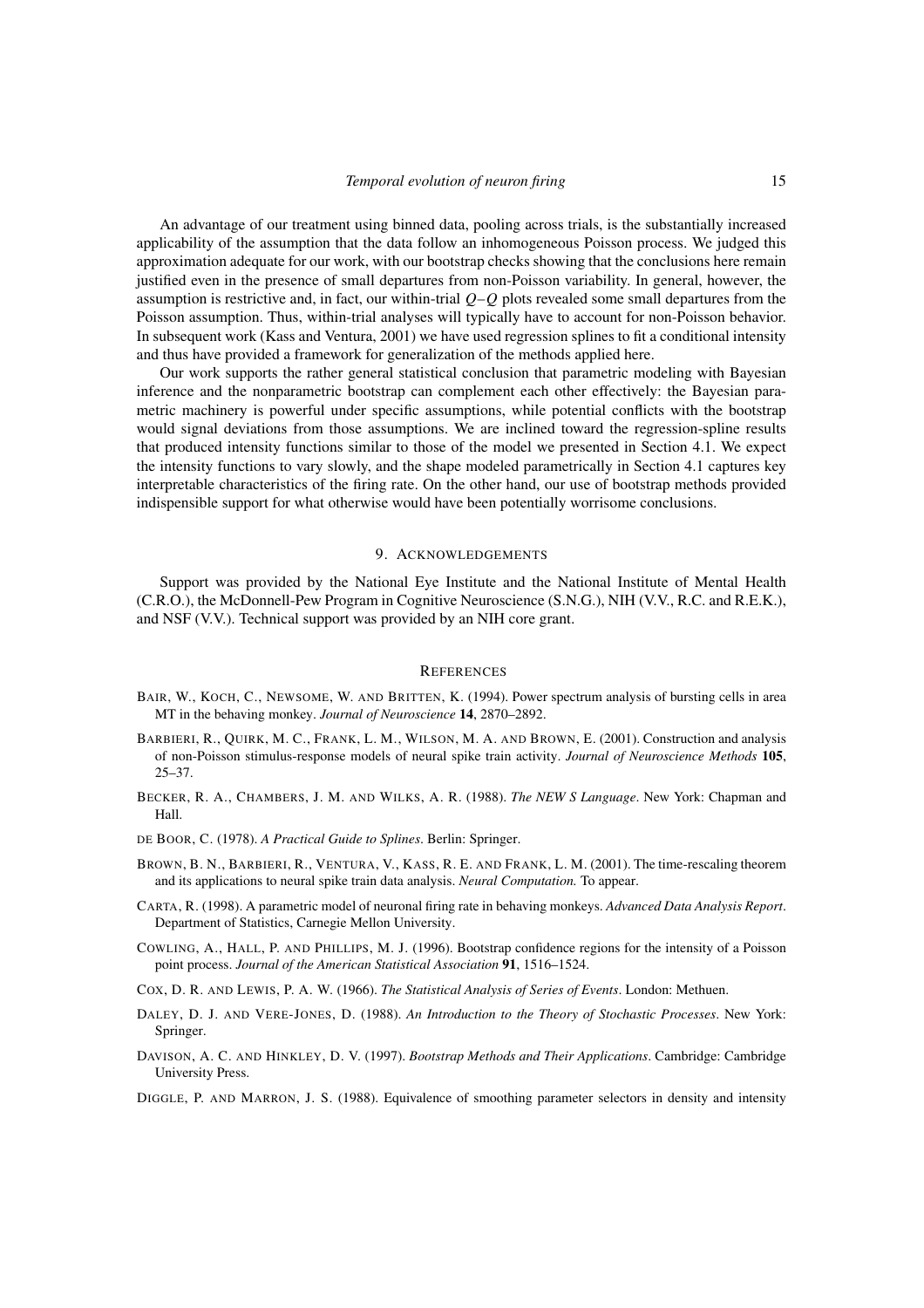estimation. *Journal of the American Statistical Association* **83**, 793–800.

- DIMATTEO, I., GENOVESE, C. AND KASS, R. E. (2000). Bayesian curve fitting with free-knot splines. *Biometrika.* To appear.
- GABBIANI, F. AND KOCH, C. (1998). Principles of spike train analysis. In Koch, C. and Segev, I. (eds), *Methods in Neuronal Modeling: From Ions to Networks*, Cambridge MA: MIT Press.
- GILKS, W. R., RICHARDSON, S. AND SPIEGELHALTER, D. J. (1996). *Markov Chain Monte Carlo in Practice*. London: Chapman and Hall.
- GILKS, W. R., THOMAS, A. AND SPIEGELHALTER, D. J. (1994). A language and program for complex Bayesian modelling. *The Statistician* **43**, 169–177.
- HASTIE, T. AND TIBSHIRANI, R. (1990). *Generalized Additive Models*. London: Chapman and Hall.
- HUBEL, D. H. (1995). *Eye, Brain, and Vision*. New York: Scientific American Library.
- IYENGAR, S. AND LIAO, Q. (1997). Modeling neural activity using the generalized inverse Gaussian distribution. *Biological Cybernetics* **77**, 289–295.
- KASS, R. E. AND SLATE, E. H. (1992). Reparametrization and diagnostics of posterior non-normality. In Bernardo, J. M., Berger, J. O., Dawid, A. P. and Smith, A. F. M. (eds), *Bayesian Statistics 4: Proceedings of the Fourth Valencia International Meeting*, Oxford: Clarendon.
- KASS, R. E. AND VENTURA, V. (2001). A spike train probability model. *Neural Computation*, to appear.
- OGATA, Y. (1988). Statistical models for earthquake occurrences and residual analysis for point processes. *Journal of the American Statistical Association* **83**, 9–27.
- OLSON, C. R., GETTNER, S. N., VENTURA, V., CARTA, R. AND KASS, R. E. (2000). Neuronal activity in macaque supplementary eye field during planning of saccades in response to pattern and spatial cues. *Journal of Neurophysiology* **84**, 1369–1384.
- MAPLE (1981). Maple V Release 5. ©1981-1997 by Waterloo Maple Inc.
- NATARAJAN, R. AND KASS, R. E. (2000). Reference Bayesian methods for generalized linear mixed models. *Journal of the American Statistical Association* **95**, 227–237.
- RAMSAY, J. O. AND SILVERMAN, B. W. (1997). *Functional Data Analysis*. Springer.
- RICHMOND, B. J. AND OPTICAN, L. M. (1987). Temporal encoding of two-dimensional patterns by single units in primate inferior temporal cortex. II. Quantification of response waveform. *Journal of Neurophysiology* **57**, 147–161.
- SHALDEN, M. N. AND NEWSOME, W. T. (1998). The variable discharge of cortical neurons: implications for connectivity, computation, and information coding. *Journal of Neuroscience* **18**, 3870–3896.
- SHEATHER, S. J. AND JONES, M. C. (1991). A reliable data-based bandwidth selection method for kernel density estimation. *Journal of the Royal Statistical Society,* Series B **53**, 683–690.
- SILVERMAN, B. W. (1986). *Density Estimation for Statistics and Data Analysis*. Chapman and Hall.
- SLATE, E. H. (1994). Parameterizations for natural exponential families with quadratic variance functions. *Journal of the American Statistical Association* **8**, 1471–1482.
- SPIEGELHALTER, D. J., THOMAS, A., BEST, N. G. AND GILKS, W. R. (1996). *BUGS: Bayesian Inference Using Gibbs Sampling, Version 0.5*. Cambridge: Medical Research Council Biostatistics Unit.
- VENABLES, W. N. AND RIPLEY, B. D. (1994). *Modern Applied Statistics with S-Plus*. New York: Springer.

[*Received 2 June, 2000; revised 20 November, 2000; accepted for publication 22 November, 2000*]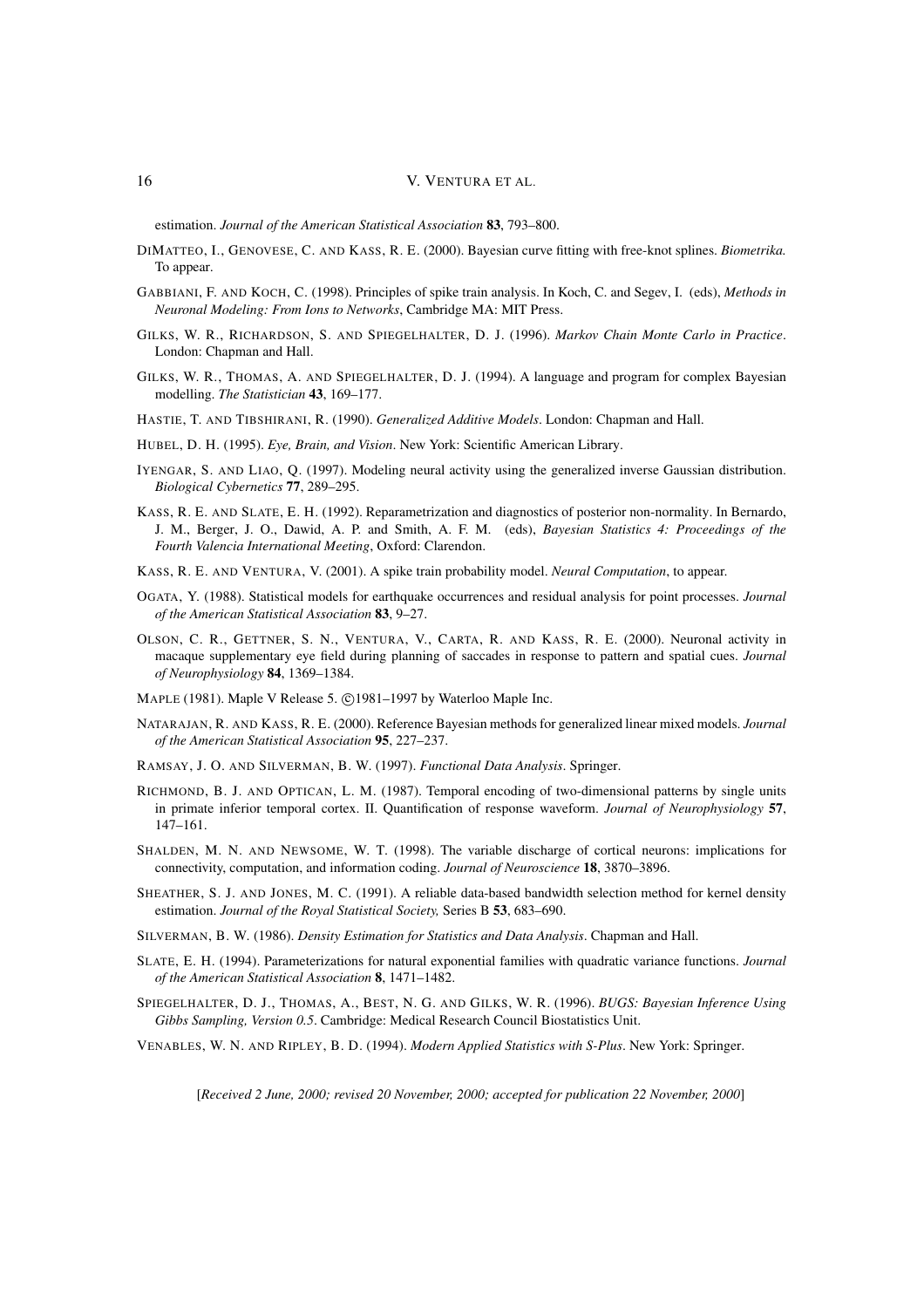

Fig. 7. Kernel smoothing fits using bandwidth (2) to the firing rates of the 84 neurons. The solid curves are for the spatial task, the dashed for the pattern task.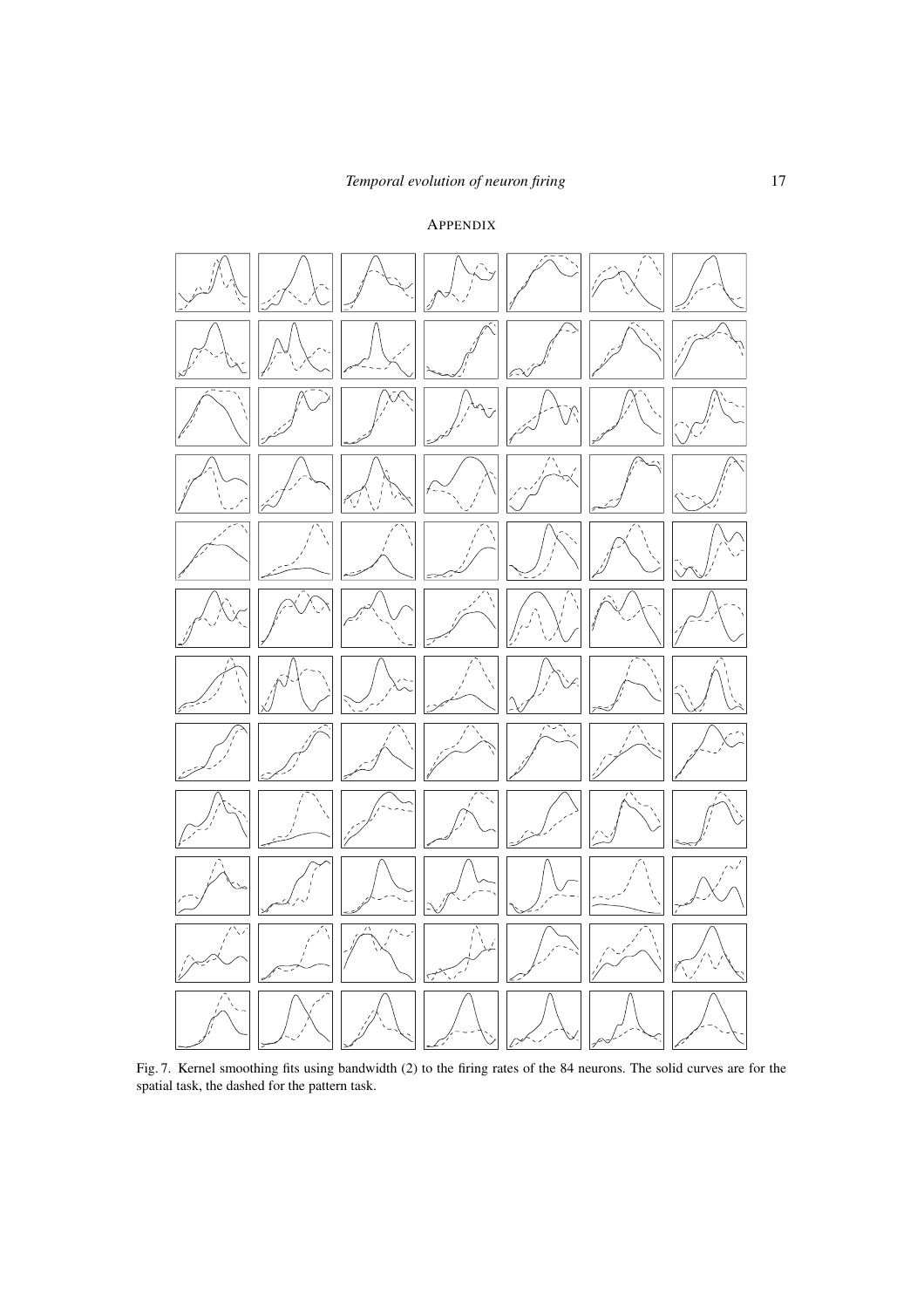

Fig. 8. Kernel smoothing fits using bandwidth  $h = 100$  ms to the firing rates of the 84 neurons, as in the lower panels of Figure 2. The solid curves are for the spatial task, the dashed for the pattern task.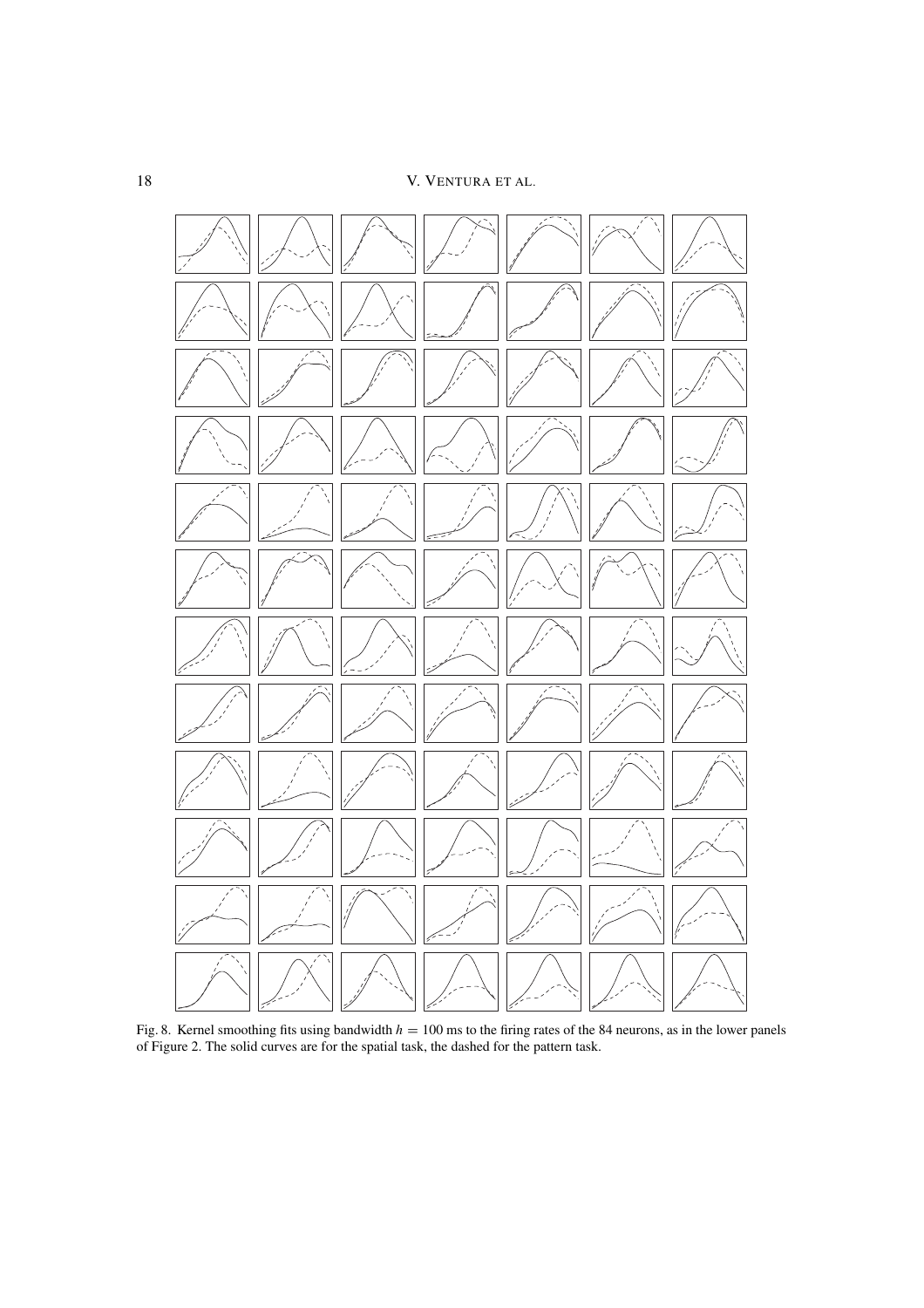

Fig. 9. Smoothing spline fits to the firing rates of the 84 neurons, as in the lower panels of Figure 2. The solid curves are for the spatial task, the dashed for the pattern task.